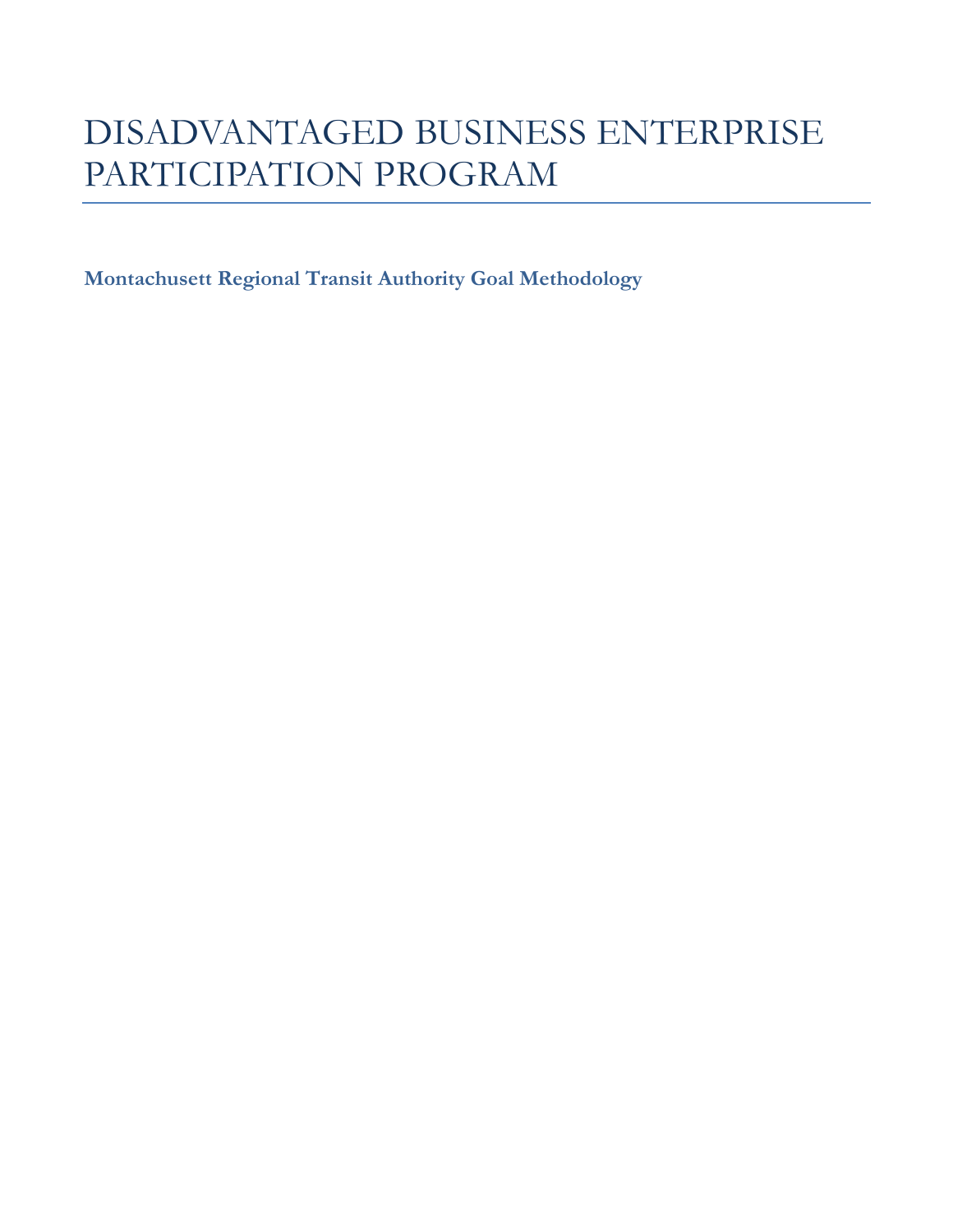## **Table of Contents**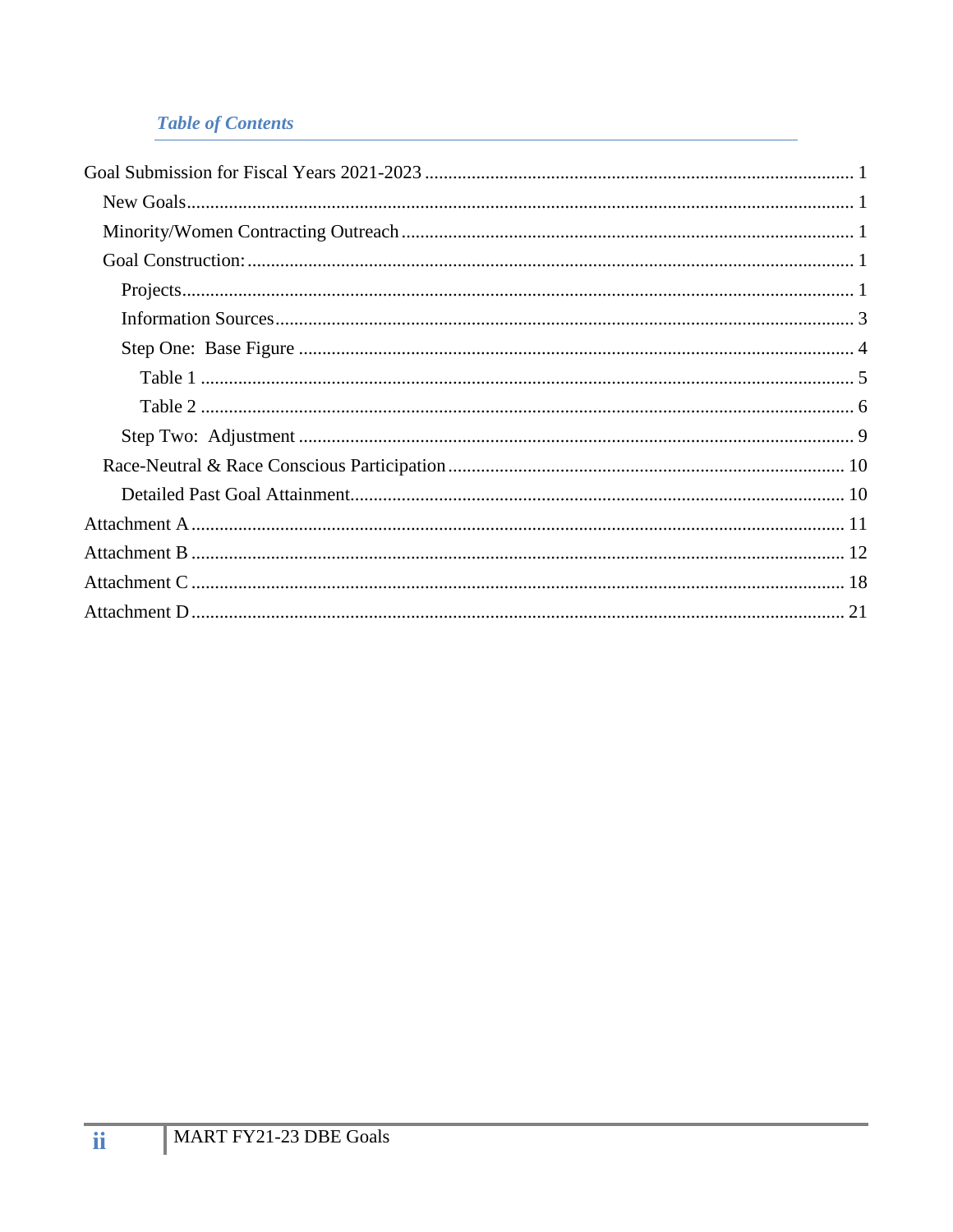## <span id="page-2-0"></span>**Goal Submission for Fiscal Years 2021-2023**

#### <span id="page-2-1"></span>**New Goals**

The Montachusett Regional Transit Authority's (MART) overall goal for the time period FFY2021-2023 (October 1, 2017 through September 30, 2020) is 2% of the Federal financial assistance we will expend in DOT-assisted contracts, exclusive of FTA funds to be used for the purchase of transit vehicles. \$5,203,120 is the dollar amount of DOT-assisted contracts that MART expects to award between FFY2021 and FFY2023 in capital projects. \$3,372,120 is expected to be awarded in FFY2021, \$873,000 in FFY22, and \$958,000 in FFY20. This means that MART has set a goal of expending \$292,000 with DBEs during the next three fiscal years. We estimate that, in meeting our overall goal of 2%, we will obtain 2% from race-neutral participation and 0% through race-conscious measures.

## <span id="page-2-2"></span>**Minority/Women Contracting Outreach**

In the past MART has worked with the North Central Chamber of Commerce to reach out to the local business community and inform them about our DBE Goals and the projects we have over the three year goal period. Currently, due to COVID-19 restrictions, the Chamber is only holding virtual programs for members, and MART is not currently a member of the Chamber. MART will work with the Chamber to try and hold a virtual program on our goals.

In the past MART also reached out to the NewVue Communities to establish a better relationship with Small Business and Minority Business groups in the region. A list of the MART's projects and goal for the next 3 years was sent them for distribution to the small, women and minority-owned businesses that they work with in a business development role.

MART has been very active in reaching out to DBE firms as projects are coming up to encourage them to bid on our projects and educate them on where to look for future projects. All DBE's in an applicable NAICS code or area of discipline are sent a bid package unsolicited for every RFR or RFP that MART publishes, and will continue to do so.

MART is a member of the North Central Workforce Investment Board and will continue to use this connection to establish relationships with more minority and women contracting groups.

#### <span id="page-2-3"></span>**Goal Construction:**

#### <span id="page-2-4"></span>**Projects**

The following projects will be completed during the time period of Fiscal Years 2021-2023 and will be accomplished with DOT financial assistance.

| 1' I 4 I                    |                                                                        |
|-----------------------------|------------------------------------------------------------------------|
| <b>Project Name</b>         | <b>Project Description</b>                                             |
| Rehab of Fitchburg Admin/   | Install CO2/NO system into bus storage and maintenance bays. This      |
| <b>Maintenance Facility</b> | will automatically trigger exhaust Fans to turn on when CO2 or NO      |
|                             | levels reach safety targets. Install exhaust vents to tie into system. |
|                             | Strip and paint walls and repair/replace steel wrappings around I-     |
|                             | Beam Columns between garage doors. Add Gas-Packs to this since         |
|                             | shifted from FY20.                                                     |

#### **FY21**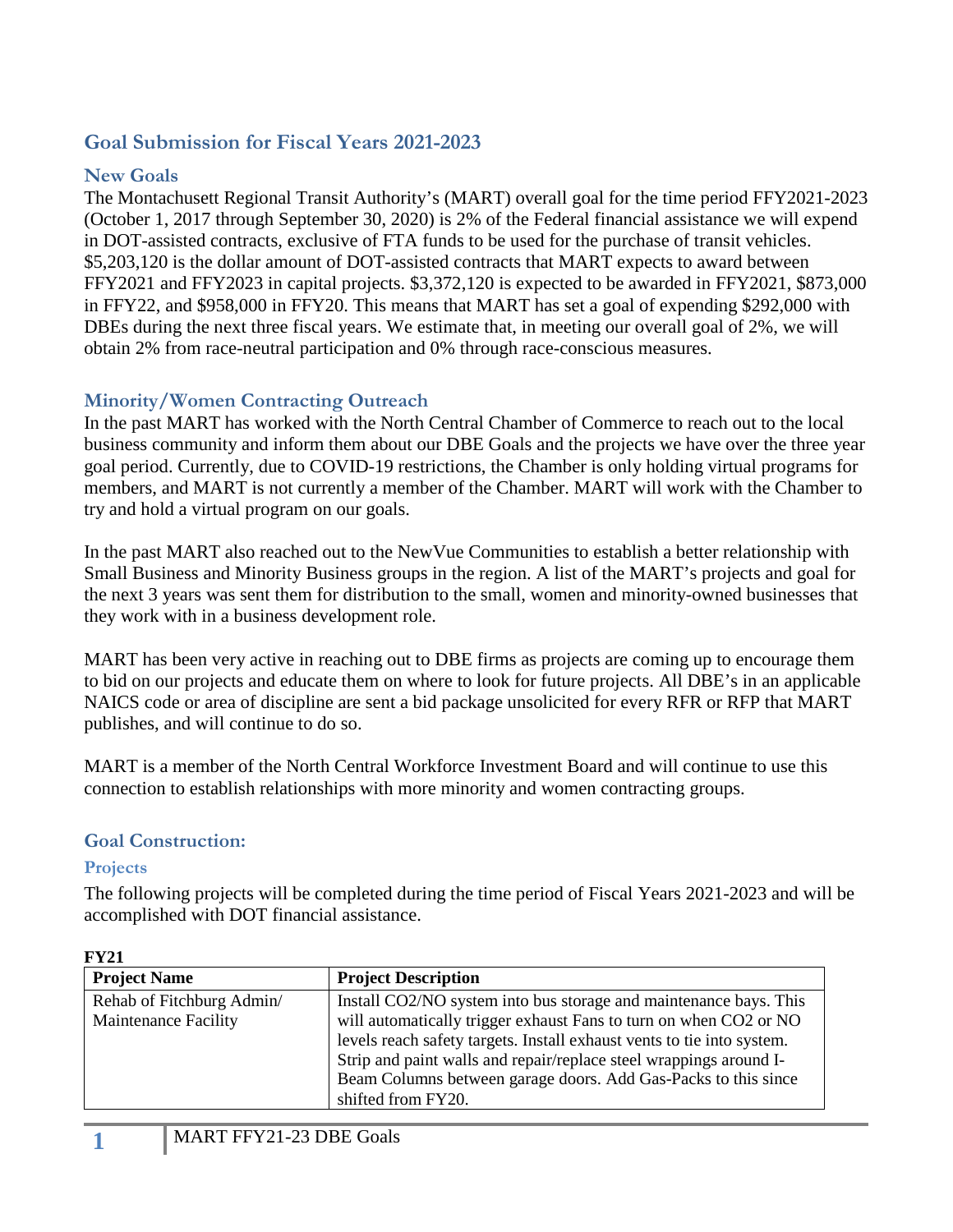| Rehab Fitchburg Intermodal        | Repair, sandblast, paint & seal steel frame which is rusting and           |
|-----------------------------------|----------------------------------------------------------------------------|
| Center                            | streaking down side of building.                                           |
| Replace/Upgrade IT Related        | AVL Server overhaul (ITMS 8.0), Security Cameras, Platform SW              |
| <b>Support Equipment</b>          | <b>Upgrades, Computer Upgrades</b>                                         |
| Rehab Leominster Admin/           | Replace entire roof and Air Handling Unit (AHU) over 840 N. Main           |
| <b>Storage Facility</b>           | original building. Original pebble roof which is leaking in spots.         |
| New Automatic Passenger           | Install APCs in entire fixed route fleet - this will include large transit |
| Counters (45)                     | buses (23 dual door) and smaller shuttle buses (22 single door). This      |
|                                   | will provide solid passenger counts as well as PMT. Could tie AVL          |
|                                   | function to system.                                                        |
| Rehab Gardner Maintenance         | Repair collapsed underground storm drain and seal pavement around          |
| Facility                          | facility.                                                                  |
| Rehab Fitchburg                   | Seal asphalt pavement and re-stripe parking areas around entire            |
| Admin/Maintenance Facility -      | facility. Regrind and pave employee parking area behind the building       |
| Pavement                          | with fence between lot and neighboring property.                           |
| Replacement Engines on 35'        | Two of the five 2007 Gillig buses still need engine replacements. The      |
| Buses $(2)$                       | other 3 were done in FY18. 2007 Cummins engines have known                 |
|                                   | problems.                                                                  |
| Rehab Fitchburg Admin/            | Stairs in back of building need replacing as some of the concrete is       |
| Maintenance Facility - Stairs     | crumbling creating an unsafe environment at this employee entrance.        |
| Rehab Fitchburg Admin/            | Replace fire panel in basement as it is overloaded. This will require      |
| Maintenance Facility - Fire       | replacement of all fire safety related devices, such as but not limited    |
| Safety                            | to, smoke detectors.                                                       |
| <b>Acquire - Support Vehicles</b> | Replace current road supervisor/car-pool staff support vehicle.            |
|                                   | Current small fleet consists of 1 2005 car and 1 2009 SUV. This will       |
|                                   | help SGR.                                                                  |
| Shop Equipment                    | Eliminate bus parallelogram and two-post lift. Replace two older 4-        |
|                                   | post lifts with rolling jacks. Purchase four 4-post lifts w/ jacks to      |
|                                   | replace these items. Also new reel systems w/piping and new guns.          |
|                                   | All new pumps in lube room.                                                |
| <b>Rehab Gardner Maintenance</b>  | Have Structural engineer do analysis of floor in maintenance and           |
| Facility                          | vehicle storage bays. Repair floor in accordance with guidance.            |
| Rehab/Reno Historic Mass          | Strip & repaint existing historic windows. Cover historic windows          |
| Transp. Bldg. (Incl. Ops)         | with new weather tight energy efficient whole pane windows. Fix            |
|                                   | cracking corner stones over windows.                                       |
| Acquire - Mobile Fare             | Acquire replacement Automated Fare Collection System to include            |
| Collection Equip                  | fare-box hardware, sales terminals, and software enabling innovative       |
|                                   | and wide ranging fare payment capabilities.                                |
| <b>Purchase Vehicle Locator</b>   | Replace legacy fixed route AVL system with new analytical bus              |
| System                            | route performance and ridership tracking system that will integrate        |
|                                   | with our Automatic Passenger Counters.                                     |
| 5 Ford Transmissions              | Purchase 5 transmissions and related items for Ford E-350 chasses          |

#### **FY22**

| Replace/Upgrade IT Related   | Camera safety program, network infrastructure updates, and          |  |  |
|------------------------------|---------------------------------------------------------------------|--|--|
| <b>Support Equipment</b>     | platform updates                                                    |  |  |
| Rehab Maintenance Bays       | Fill in Pit + Rehab Oil Disposal Area; Remove Cartridge Lift, drain |  |  |
|                              | hydraulics fluid, and fill in holes                                 |  |  |
| Spare sewer pumps            | Purchase spare sewer pumps for multiple facilities                  |  |  |
| <b>PURCHASE BUS SHELTERS</b> | Purchase Bus Shelters to expand number of locations with a shelter. |  |  |
|                              |                                                                     |  |  |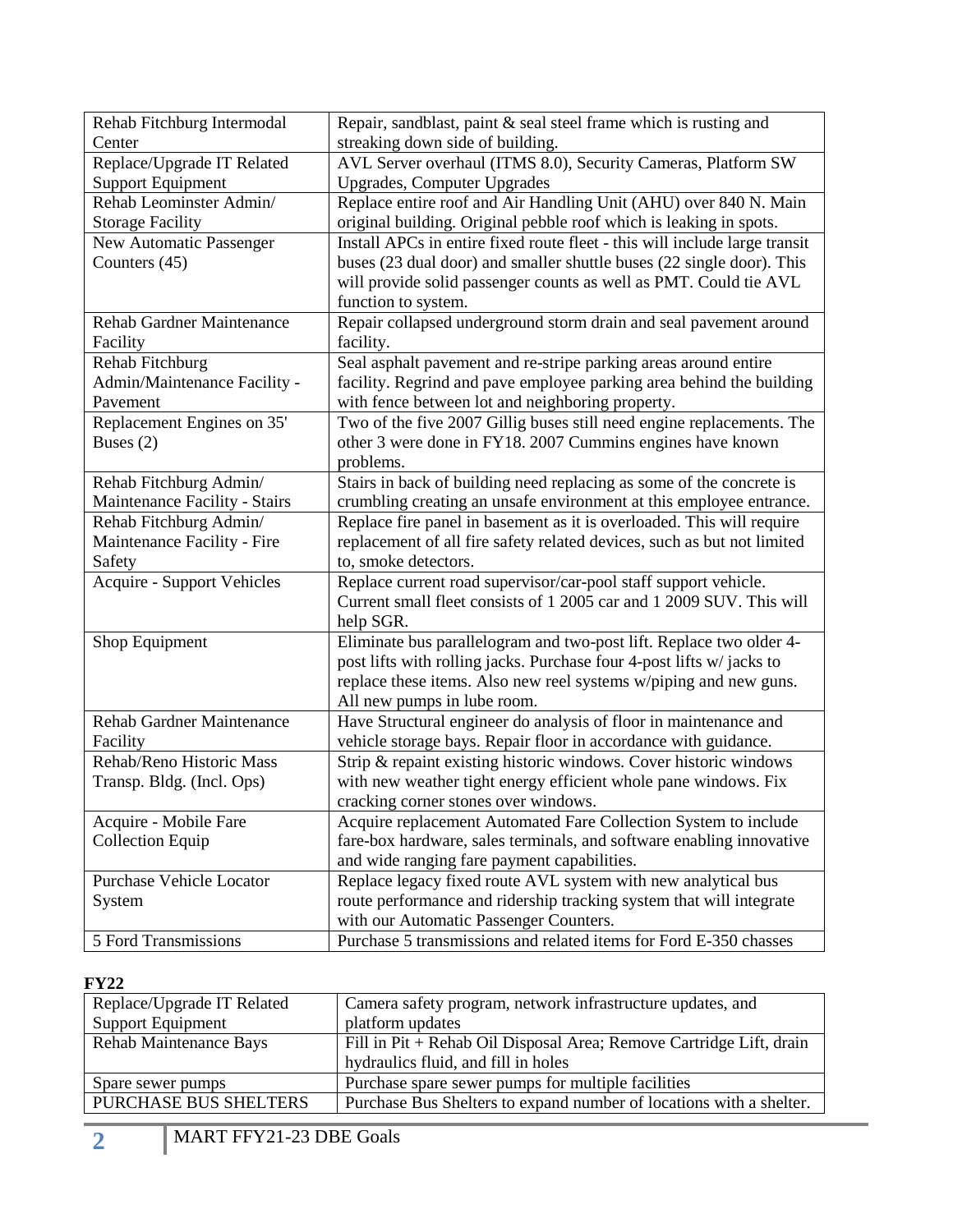| Rehab Leominster Admin/Storage<br>Facility | Reconfiguration of open space office area (old car showroom) for<br>better utilization and increased energy efficiency. Replace single<br>pane glass windows. Do asbestos abatement |
|--------------------------------------------|-------------------------------------------------------------------------------------------------------------------------------------------------------------------------------------|
| Rehab Historic Transit Bldg -              | Add security and fire alarm systems to Athol Depot.                                                                                                                                 |
| Athol Depot                                |                                                                                                                                                                                     |
| Rehab Fitchburg Intermodal                 | Rehabilitate Intermodal at 100 Main St Fitchburg built in 1996.                                                                                                                     |
| Center                                     | Replace roof over concourse $\&$ south pod. (North Pod done in                                                                                                                      |
|                                            | 2017). Original roof gutters not configured correctly leading to                                                                                                                    |
|                                            | leaks in North Pod. This project will mitigate and get warranties                                                                                                                   |
|                                            | closed together.                                                                                                                                                                    |
| <b>Rehab Gardner Maintenance</b>           | Scrape, blast cinder block, treat and paint with polymer based in                                                                                                                   |
| Facility                                   | Wash Bay                                                                                                                                                                            |
| 5 Allison B400R Transmissions              | Purchase 5 Allison B400R transmissions and related items for large                                                                                                                  |
|                                            | transit buses                                                                                                                                                                       |
| 5 Ford Transmissions                       | Purchase 5 transmissions and related items for Ford E-350 chasses                                                                                                                   |

#### **FY23**

| Rehab Fitchburg Parking Garage | Replace Roof on garage stairwell tower at 150 Main St, Fitchburg.       |
|--------------------------------|-------------------------------------------------------------------------|
|                                | Stair tower facing needs repair as well.                                |
| Rehab 150 Main St              | Replace generator that supports 150 Main Street facility. Old           |
| <b>Administrative Facility</b> | generator installed in 2005.                                            |
| Rehab Fitchburg & Leominster   | Fitchburg & Leominster Parking Garage concrete decking, plus            |
| <b>Parking Garages</b>         | Wachusett Parking Lot Sidewalks need resealing applied. Needs to        |
|                                | be done every 5-7 years for proper maintenance.                         |
| Replace/Upgrade IT Related     | Camera safety program, network infrastructure updates, and              |
| <b>Support Equipment</b>       | platform updates                                                        |
| Rehab Fitchburg                | The parking area in the back of the facility (located at Carey St,      |
| Admin/Maintenance Facility -   | Fitchburg) will be expanded. The wooded area will be cleared and        |
| Carey St.                      | the steep grading removed to go from 20 parking spots to nearly 50      |
|                                | spots. A water retention system will also be placed below the           |
|                                | asphalt for water runoff/pollution mitigation. A set of concrete stairs |
|                                | will be built leading from the lower parking lot up to the lobby door   |
|                                | for easier access.                                                      |
| Rehab Fitchburg Admin Facility | Remove and replace cobblestone walkway to front entrance                |
| - Public Entrance              |                                                                         |
| 5 Ford Transmissions           | Purchase 5 transmissions and related items for Ford E-350 chasses       |

## <span id="page-4-0"></span>**Information Sources**

MART used two sources to determine the total firms available in our Local Market Area (LMA) and the number of DBE's certified in our region that are ready, willing and able to bid on our projects.

1. MART is part of a UCP with the Commonwealth of Massachusetts and the Massachusetts Department of Transportation. The Commonwealth's Supplier Diversity Office (SDO) certifies Disadvantaged Businesses and keeps a directory of these businesses on their website which can be downloaded. It can be downloaded in two ways – DBE's listed multiple times (duplicated) for each NAICS code they think relates to their business, and DBE's listed only once with the NAICS code which they chose to be their primary code. MART downloaded both directories for reference. But for purposes of determining relative availability, MART used the directory with the Primary NAICS code only. This directory is provided as *Attachment A.* There were One Thousand Twenty Seven (1027) unique DBE firms in all categories that MART or its operating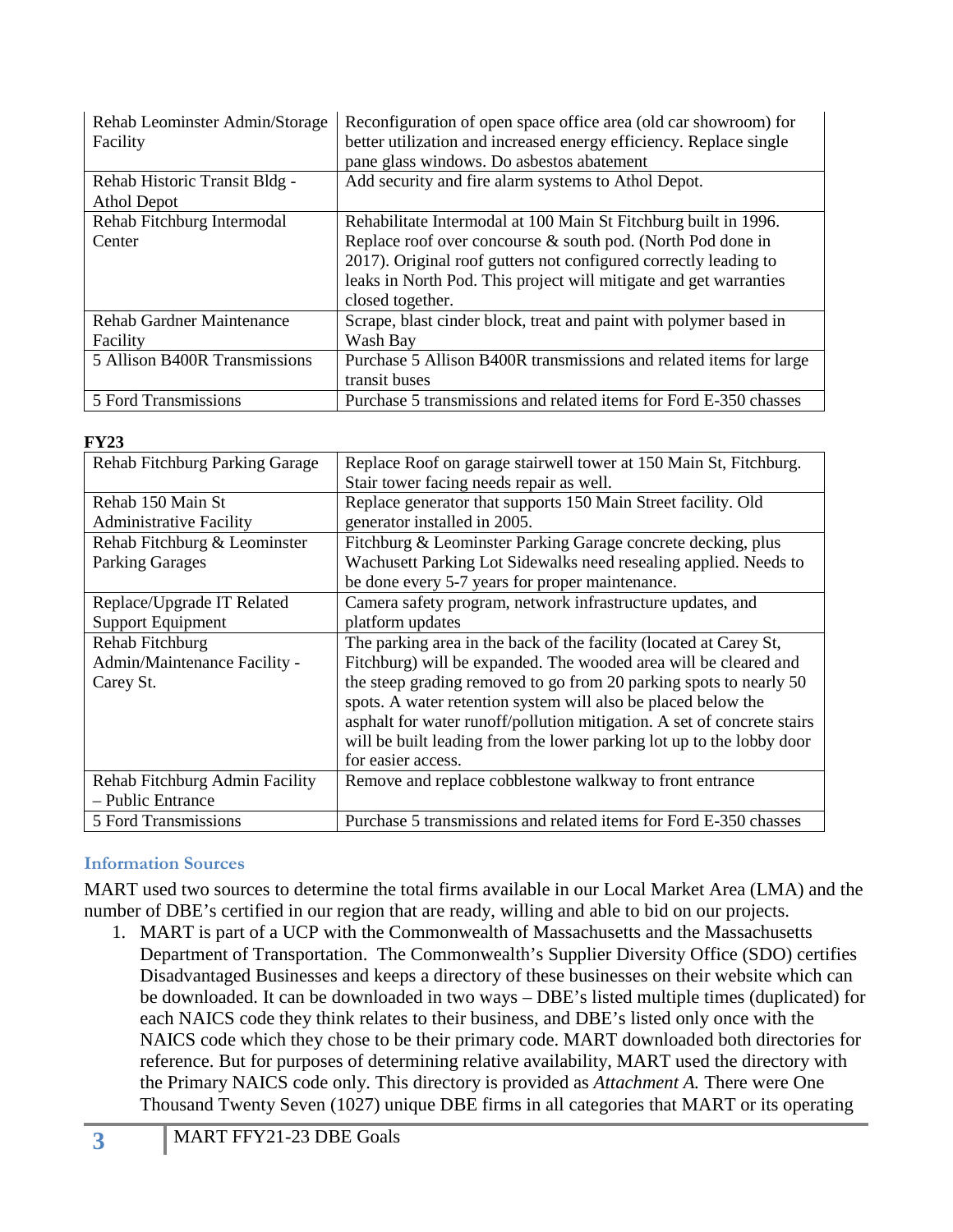company may use over the next three years. However not every category relates to the capital projects listed above and not every firm in a specific NAICS code fits a specific project. The following categories used for the above projects are: Engineering (88), Construction – Specialty Contractors (No GC's) (107), Remediation Services (13), Motor Vehicle Supplies and New Parts Merchant Wholesalers (2), Computer and Computer Peripheral Equipment and Software Merchant Wholesalers (5). There are two other NAICS codes which are listed as related to MART projects that have DBE's – but those DBE's do not provide the services or products needed for these very specialized Intelligent Transportation System Technologies – APC's, AVL and AFC systems. Therefore on the weighted base tables under DBE availability they have been zeroed out.

2. To calculate all Firms within the same geographic region MART used census data downloaded from the U.S. Census database. This takes the census data and additional surveys that provide updates on specific statistics such as NAICS Code and Geographic Regions. The overall statistics for each category for Massachusetts and some additional counties in Connecticut and New Hampshire is shown in *Attachment B*. MART chose these geographies as its local market area due to bids received in procurements over the past two years. MART has received bids from firms in northern Connecticut and southern New Hampshire, as well as from all over the Commonwealth of Massachusetts.

## <span id="page-5-0"></span>**Step One: Base Figure**

In order to determine a base figure for the DBE goal the following methodology was used: MART's DBELO used an example spreadsheet provided by the RCRO to calculate a weighted DBE base figure for all projects forecasted for the upcoming goal submission period. Each of the projects, as described previously, was entered into a spreadsheet page using an estimated of funds for each NAICS code, relevant to that project, adding up to the project total. Each project sheet is then tied to a base figure calculation summary page for all the projects. This calculation takes the weight of each project times the total of all projects and multiplies it by the Relative Availability of DBE's to all firms in the local market. This provides a weighted base figure. These calculations are shown in *Attachment C*.

Table 1 (next page) provides a detailed summary of these projects using the following information:

- Year of Award
- Project Name
- Federal Project Value
- NAICS codes
- Number of DBE firms on the Massachusetts SDO Certified Business Directory
- Total firms (as established by 2018 Census Data for County Business Patterns)
- Weight of federal dollars per project against total federal dollars, percentage of available DBE's to total Firms
- Base number for weight of the project times DBE availability

A descriptive list of all possible applicable NAICS codes follows in Table 2.

This list includes codes that may be used by our Operating/PT Management Company in the course of maintaining MART's vehicles and our facilities, as well as by MART in day to day direct expenses outside of the capital budget.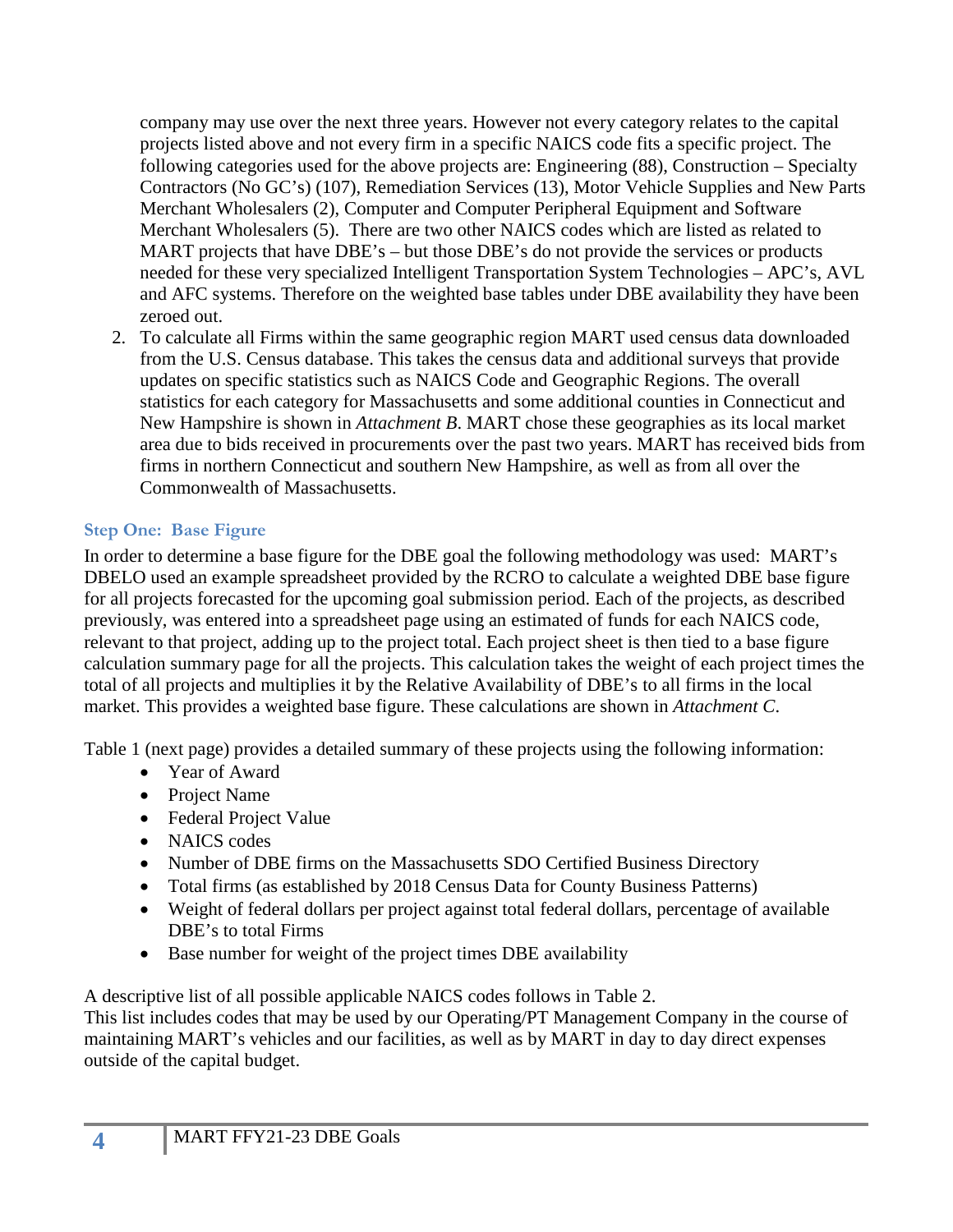<span id="page-6-0"></span>

| Table 1        |                                                                                        |                       |                                   |                     |                          |                                       |                   |                  |
|----------------|----------------------------------------------------------------------------------------|-----------------------|-----------------------------------|---------------------|--------------------------|---------------------------------------|-------------------|------------------|
|                |                                                                                        |                       |                                   | <b>DBEs</b>         | $#$ all                  |                                       | Rel.              | Weighted         |
| <b>Project</b> |                                                                                        | DOT \$ on             |                                   | avail-              | firms                    |                                       | Avail-            | <b>Base</b>      |
| Award          | <b>Projects</b>                                                                        | project:              | <b>NAICS Code(s)</b><br>541512    | able                | available   Weight<br>22 |                                       | ability<br>0.0000 | <b>Figure</b>    |
| 2021<br>2021   | New Automatic Passenger Counters (45)*<br>Rehab Fitchburg Intermodal Center - Exterior | \$160,000<br>\$40,000 | 238190                            | $\mathbf{0}$<br>3   | 111                      | 0.03075                               |                   | 0.0000           |
| 2021           | Rehab Fitchburg Admin/Maintenance Facility - Stairs                                    | \$8,000               | 238110                            | 9                   | 340                      | $0.00769$ 0.0270<br>$0.00154$ 0.0265  |                   | 0.0002<br>0.0000 |
| 2021           | Rehab/Reno Historic Mass Transp. Bldg. - Windows                                       |                       | 238150, 238320                    | 13                  | 1281                     | $0.00713$ 0.0101                      |                   |                  |
| 2021           |                                                                                        | \$37,120<br>\$32,000  | 441110                            | $\overline{0}$      | 534                      | 0.00615                               | 0.0000            | 0.0001           |
|                | <b>Acquire - Support Vehicles</b>                                                      |                       | 238910, 238990, 541330            | 133                 |                          |                                       |                   | 0.0000           |
| 2021           | Rehab Fitchburg Admin/Maintenance Facility - Pavement                                  | \$200,000             |                                   |                     | 3790                     | 0.03844                               | 0.0351            | 0.0013           |
| 2021           | Replacement Engines on 35' Buses (2)                                                   | \$40,000              | 423120                            | $\overline{2}$<br>3 | 265                      | 0.00769                               | 0.0075            | 0.0001           |
| 2021           | Rehab Gardner Maintenance Facility - Floor                                             | \$120,000             | 238110                            |                     | 340                      | 0.02306                               | 0.0088            | 0.0002           |
| 2021           | Replace/Upgrade IT Related Support Equipment                                           | \$200,000             | 423430                            | 5                   | 256                      | 0.03844                               | 0.0195            | 0.0008           |
| 2021           | Purchase Vehicle Locator System*                                                       | \$275,000             | 541512                            | $\mathbf{0}$        | 18                       | 0.05285                               | 0.0000            | 0.0000           |
| 2021           | Acquire - Mobile Fare Collection Equip*                                                | \$1,500,000           | 339999                            | $\overline{0}$      | 21                       | 0.28829                               | 0.0000            | 0.0000           |
| 2021           | Parallelogram, New Lube Pumps, Reels, & Meters                                         | \$120,000             | 423830                            | $\overline{0}$      | 535                      | 0.02306                               | 0.0000            | 0.0000           |
| 2021           | Rehab of Fitchburg Admin/Maintenance Facility - Storage Bays                           | \$160,000             | 238220, 238290, 238320,<br>238990 | 41                  | 5582                     | 0.03075                               | 0.0073            | 0.0002           |
| 2021           | Rehab Fitchburg Admin/Maintenance Facility - Fire Safety                               | \$28,000              | 238210                            | 31                  | 2587                     | $0.00538$ 0.0120                      |                   | 0.0001           |
| 2021           | Rehab Gardner Maintenance Facility - Catch Basin                                       | \$16,000              | 238190                            | 3                   | 111                      | 0.00308 0.0270                        |                   | 0.0001           |
| 2021           | Rehab Leominster Admin/Storage Facility - Roof                                         | \$400,000             | 238160                            |                     | 418                      | 0.07688                               | 0.0024            | 0.0002           |
| 2022           | <b>Purchase Bus Shelters</b>                                                           | \$16,000              | 332311                            | $\mathbf{0}$        | 12                       | 0.00308                               | 0.0000            | 0.0000           |
| 2022           | Replace/Upgrade IT Related Support Equipment                                           | \$68,000              | 423430                            | 5                   | 256                      | 0.01307                               | 0.0195            | 0.0003           |
| 2022           | Rehab Leominster Admin/Storage Facility - Office Rehab                                 | \$200,000             | 238150, 238310, 562910            | 18                  | 921                      | 0.03844                               | 0.0195            | 0.0008           |
| 2022           | Rehab Historic Transit Bldg - add security & fire alarm systems                        | \$24,000              | 238210, 561621                    | 31                  | 2739                     | 0.00461                               | 0.0113            | 0.0001           |
| 2022           | Rehab Fitchburg Intermodal Center - Roof                                               | \$360,000             | 238160                            | $\mathbf{1}$        | 418                      | 0.06919                               | 0.0024            | 0.0002           |
| 2022           | Rehab Water St. Maintenance Bays                                                       | \$80,000              | 238990                            | 24                  | 2587                     | 0.00769                               | 0.0012            | 0.0000           |
| 2022           | <b>Purchase Spare Sewer Pumps</b>                                                      | \$9,000               | 423830                            | $\overline{0}$      | 340                      | 0.03844                               | 0.0265            | 0.0010           |
| 2022           | Rehab Gardner Maintenance Facility - Wash Bay                                          | \$30,000              | 238320                            | 10                  | 256                      | 0.01922                               | 0.0195            | 0.00038          |
| 2023           | Rehab 150 Main St Administrative Facility - Generator                                  | \$40,000              | 238210                            | 3                   | 3790                     | 0.09994                               | 0.0351            | 0.0035           |
| 2023           | Rehab Fitchburg & Leominster Garages - reseal concrete                                 | \$200,000             | 238110                            | 9                   | 154                      | 0.00769                               | 0.0195            | 0.0001           |
| 2023           | Replace/Upgrade IT Related Support Equipment                                           | \$100,000             | 423430                            | 5                   | 265                      | 0.03037                               | 0.0075            | 0.0002           |
| 2023           | Rehab Maintenance Facility - Carey St. Parking Expansion                               | \$520,000             | 238910, 238990, 541330            | 133                 | 865                      | 0.01538                               | 0.0277            | 0.0004           |
| 2023           | Rehab Fitchburg Parking Garage - Stair Tower                                           | \$40,000              | 238390                            | 3                   | 535                      | $0.00173$ 0.0000                      |                   | 0.0000           |
| 2023           | Rehab Admin/Maintenance Facility - Public Entrance                                     | \$22,000              | 238140                            | 12                  | 1157                     | 0.00577                               | 0.0086            | 0.0000           |
| All            | Purchase Vehicle Transmissions (multiple years)                                        | \$158,000             | 423120                            | $\overline{2}$      | 604                      | $0.00423$ 0.0199                      |                   | 0.0001           |
|                | Total DOT/FTA Funds \$5,203,120                                                        |                       |                                   |                     |                          | <b>Rounded, Weighted Base Figure:</b> |                   | $1\%$            |

**5** MART FFY21-23 DBE Goals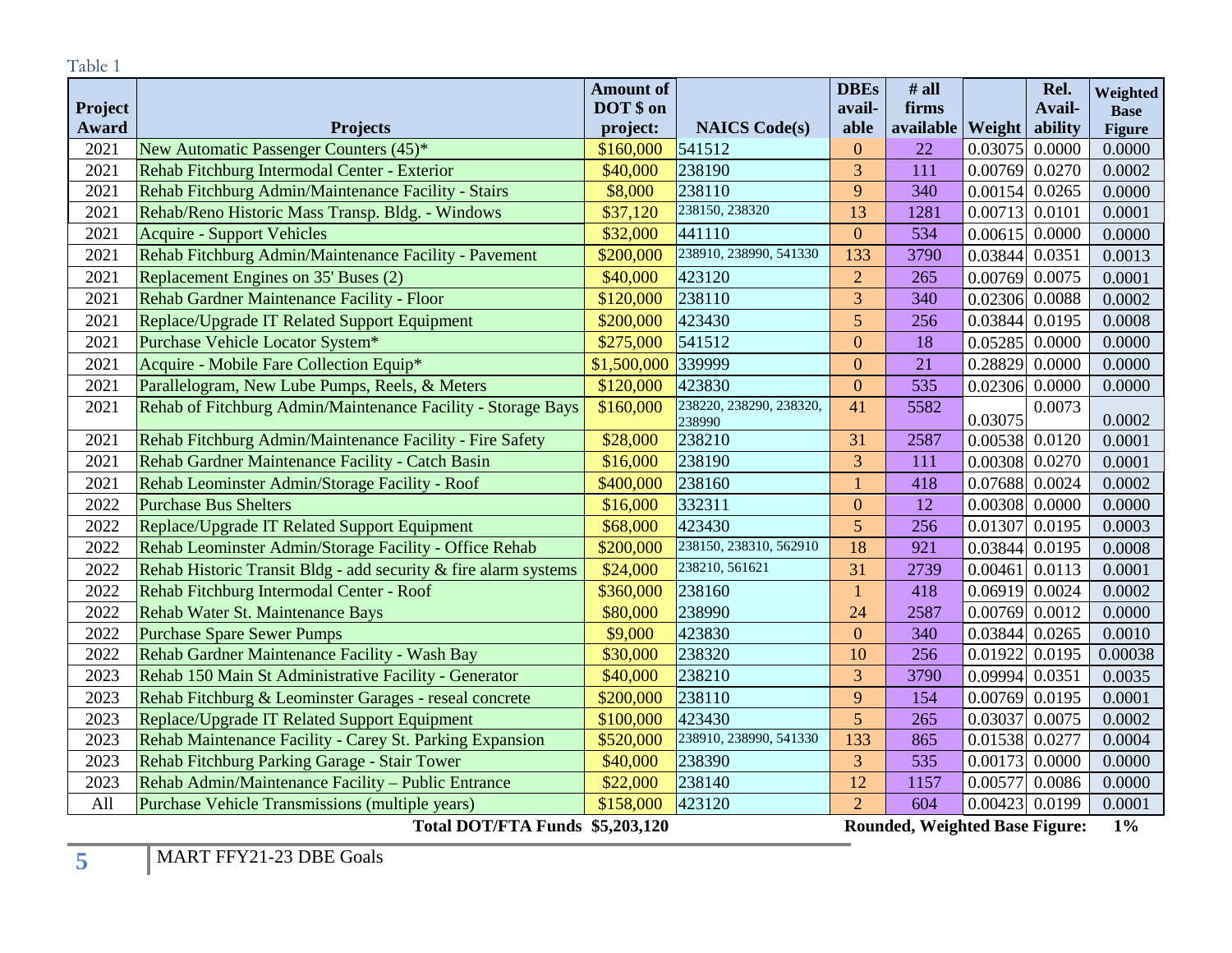## <span id="page-7-0"></span>Table 2

| Possible NAICS Categories to be used on MART Projects/Operating Activities |                                                                                                                                  |  |  |
|----------------------------------------------------------------------------|----------------------------------------------------------------------------------------------------------------------------------|--|--|
| <b>NAICS Code</b>                                                          | <b>Code/Category Description</b>                                                                                                 |  |  |
| 236210                                                                     | <b>Industrial Building Construction</b>                                                                                          |  |  |
| 236220                                                                     | Commercial and Institutional Building Construction                                                                               |  |  |
| 237110                                                                     | Water and Sewer Line and Related Structures Construction                                                                         |  |  |
| 237130                                                                     | Power and Communication Line and Related Structures Construction                                                                 |  |  |
| 237310                                                                     | Highway, Street, and Bridge Construction                                                                                         |  |  |
| 237990                                                                     | Other Heavy and Civil Engineering Construction                                                                                   |  |  |
| 238110                                                                     | Poured Concrete Foundation and Structure Contractors                                                                             |  |  |
| 238120                                                                     | <b>Structural Steel and Precast Concrete Contractors</b>                                                                         |  |  |
| 238130                                                                     | <b>Framing Contractors</b>                                                                                                       |  |  |
| 238140                                                                     | <b>Masonry Contractors</b>                                                                                                       |  |  |
| 238160                                                                     | <b>Roofing Contractors</b>                                                                                                       |  |  |
| 238190                                                                     | Other Foundation, Structure, and Building Exterior Contractors                                                                   |  |  |
| 238210                                                                     | Electrical Contractors and Other Wiring Installation Contractors                                                                 |  |  |
| 238220                                                                     | Plumbing, Heating, and Air-Conditioning Contractors                                                                              |  |  |
| 238290                                                                     | Other Building Equipment Contractors                                                                                             |  |  |
| 238310                                                                     | <b>Drywall and Insulation Contractors</b>                                                                                        |  |  |
| 238320                                                                     | Painting and Wall Covering Contractors                                                                                           |  |  |
| 238330                                                                     | <b>Flooring Contractors</b>                                                                                                      |  |  |
| 238340                                                                     | Tile and Terrazzo Contractors                                                                                                    |  |  |
| 238350                                                                     | <b>Finish Carpentry Contractors</b>                                                                                              |  |  |
| 238390                                                                     | Other Building Finishing Contractor                                                                                              |  |  |
| 238910                                                                     | <b>Site Preparation Contractors</b>                                                                                              |  |  |
| 238990                                                                     | All Other Specialty Trade Contractors                                                                                            |  |  |
| 315990                                                                     | Apparel Accessories and Other Apparel Manufacturing                                                                              |  |  |
| 323113                                                                     | <b>Commercial Screen Printing</b>                                                                                                |  |  |
| 327991                                                                     | Cut Stone and Stone Product Manufacturing                                                                                        |  |  |
| 332312                                                                     | Fabricated Structural Metal Manufacturing                                                                                        |  |  |
| 332322                                                                     | Sheet Metal Work Manufacturing                                                                                                   |  |  |
| 332323                                                                     | Ornamental and Architectural Metal Work Manufacturing                                                                            |  |  |
| 332710                                                                     | <b>Machine Shops</b>                                                                                                             |  |  |
| 333415                                                                     | Air-Conditioning and Warm Air Heating Equipment and Commercial and Industrial                                                    |  |  |
|                                                                            | Refrigeration Equipment Manufacturing                                                                                            |  |  |
| 333921                                                                     | Elevator and Moving Stairway Manufacturing                                                                                       |  |  |
| 333922                                                                     | Conveyor and Conveying Equipment Manufacturing                                                                                   |  |  |
| 334290                                                                     | Other Communications Equipment Manufacturing                                                                                     |  |  |
| 334412                                                                     | Bare Printed Circuit Board Manufacturing                                                                                         |  |  |
| 334413                                                                     | Semiconductor and Related Device Manufacturing                                                                                   |  |  |
| 334417                                                                     | <b>Electronic Connector Manufacturing</b>                                                                                        |  |  |
| 334419                                                                     | Other Electronic Component Manufacturing                                                                                         |  |  |
| 334513                                                                     | Instruments and Related Products Manufacturing for Measuring, Displaying, and Controlling<br><b>Industrial Process Variables</b> |  |  |
| 334515                                                                     | Instrument Manufacturing for Measuring and Testing Electricity and Electrical Signals                                            |  |  |
| 335999                                                                     | All Other Miscellaneous Electrical Equipment and Component Manufacturing                                                         |  |  |
| 336211                                                                     | Motor Vehicle Body Manufacturing                                                                                                 |  |  |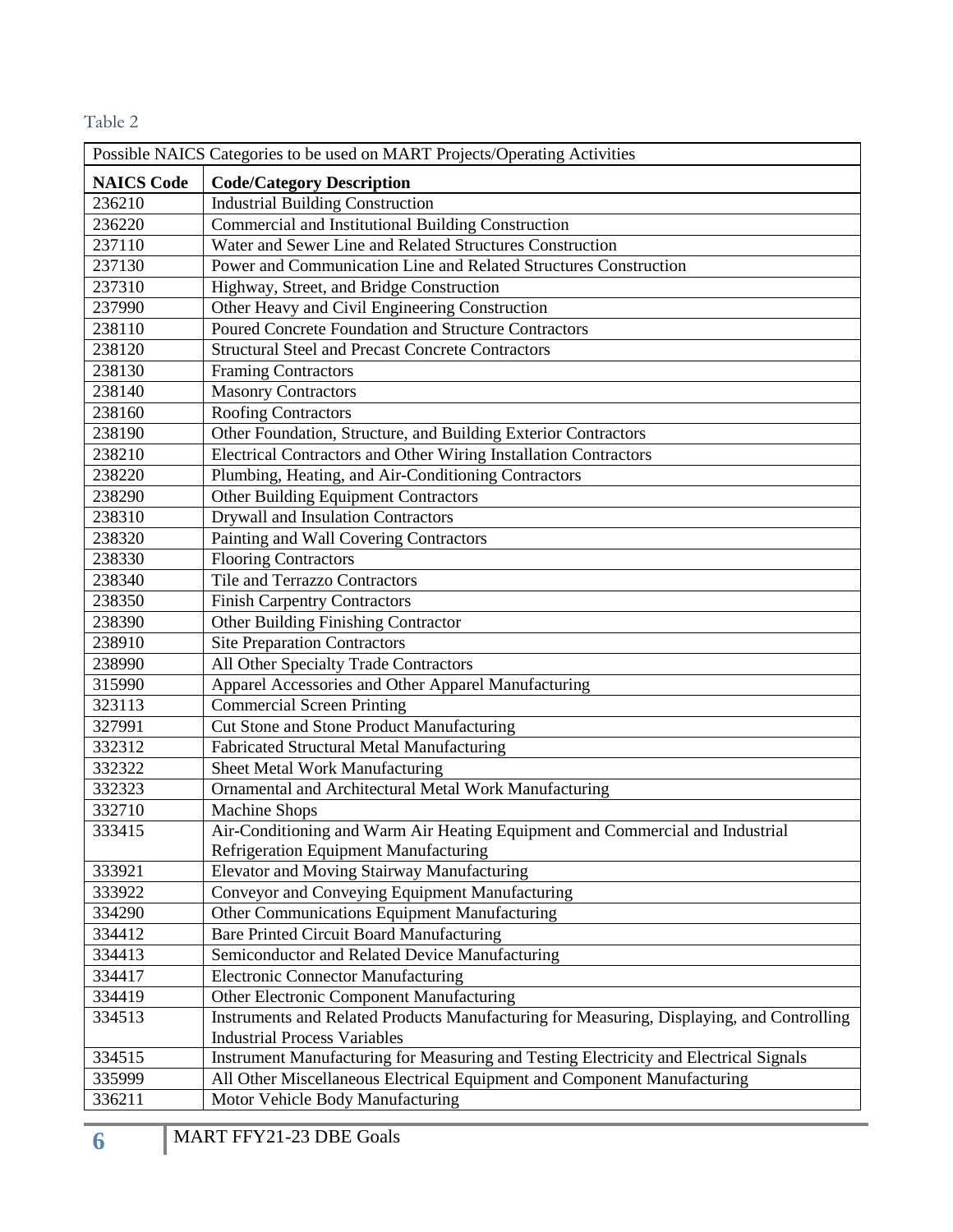| 336413 | Other Aircraft Parts and Auxiliary Equipment Manufacturing                              |
|--------|-----------------------------------------------------------------------------------------|
| 336510 | Railroad Rolling Stock Manufacturing (not listed in 2018 Census data for Massachusetts) |
| 339950 | <b>Sign Manufacturing</b>                                                               |
| 339999 | All Other Miscellaneous Manufacturing                                                   |
| 423120 | Motor Vehicle Supplies and New Parts Merchant Wholesalers                               |
| 423210 | <b>Furniture Merchant Wholesalers</b>                                                   |
| 423310 | Lumber, Plywood, Millwork, and Wood Panel Merchant Wholesalers                          |
| 423320 | Brick, Stone, and Related Construction Material Merchant Wholesalers                    |
| 423390 | Other Construction Material Merchant Wholesalers                                        |
| 423410 | Photographic Equipment and Supplies Merchant Wholesalers                                |
| 423420 | Office Equipment Merchant Wholesalers                                                   |
| 423430 | Computer and Computer Peripheral Equipment and Software Merchant Wholesalers            |
| 423440 | Other Commercial Equipment Merchant Wholesalers                                         |
| 423490 | Other Professional Equipment and Supplies Merchant Wholesalers                          |
| 423510 | Metal Service Centers and Other Metal Merchant Wholesalers                              |
| 423610 | Electrical Apparatus and Equipment, Wiring Supplies, and Related Equipment Merchant     |
|        | Wholesalers                                                                             |
| 423690 | Other Electronic Parts and Equipment Merchant Wholesalers                               |
| 423710 | Hardware Merchant Wholesalers                                                           |
| 423720 | Plumbing and Heating Equipment and Supplies (Hydronics) Merchant Wholesalers            |
| 423840 | <b>Industrial Supplies Merchant Wholesalers</b>                                         |
| 423850 | Service Establishment Equipment and Supplies Merchant Wholesalers                       |
| 423860 | Transportation Equipment and Supplies (except Motor Vehicle) Merchant Wholesalers       |
| 423990 | Other Miscellaneous Durable Goods Merchant Wholesalers                                  |
| 424690 | Other Chemical and Allied Products Merchant Wholesalers                                 |
| 424720 | Petroleum and Petroleum Products Merchant Wholesalers (except Bulk Stations and         |
|        | Terminals)                                                                              |
| 424990 | Other Miscellaneous Nondurable Goods Merchant Wholesalers                               |
| 425120 | <b>Wholesale Trade Agents and Brokers</b>                                               |
| 441310 | <b>Automotive Parts and Accessories Stores</b>                                          |
| 442110 | <b>Furniture Stores</b>                                                                 |
| 444190 | <b>Other Building Material Dealers</b>                                                  |
| 444220 | Nursery and Garden Centers                                                              |
| 448190 | <b>Other Clothing Stores</b>                                                            |
| 454310 | <b>Fuel Dealers</b>                                                                     |
| 484110 | General Freight Trucking, Local                                                         |
| 484230 | Specialized Freight (except Used Goods) Trucking, Long-Distance                         |
| 485111 | Mixed Mode Transit Systems                                                              |
| 485113 | Bus and Other Motor Vehicle Transit Systems                                             |
| 485999 | All Other Transit and Ground Passenger Transportation                                   |
| 488410 | Motor Vehicle Towing                                                                    |
| 488490 | Other Support Activities for Road Transportation                                        |
| 492210 | Local Messengers and Local Delivery                                                     |
| 512110 | Motion Picture and Video Production                                                     |
| 517919 | All Other Telecommunications                                                            |
| 518210 | Data Processing, Hosting, and Related Services                                          |
| 519190 | All Other Information Services                                                          |
| 524xxx | All Other Insurance Related Activities                                                  |
|        |                                                                                         |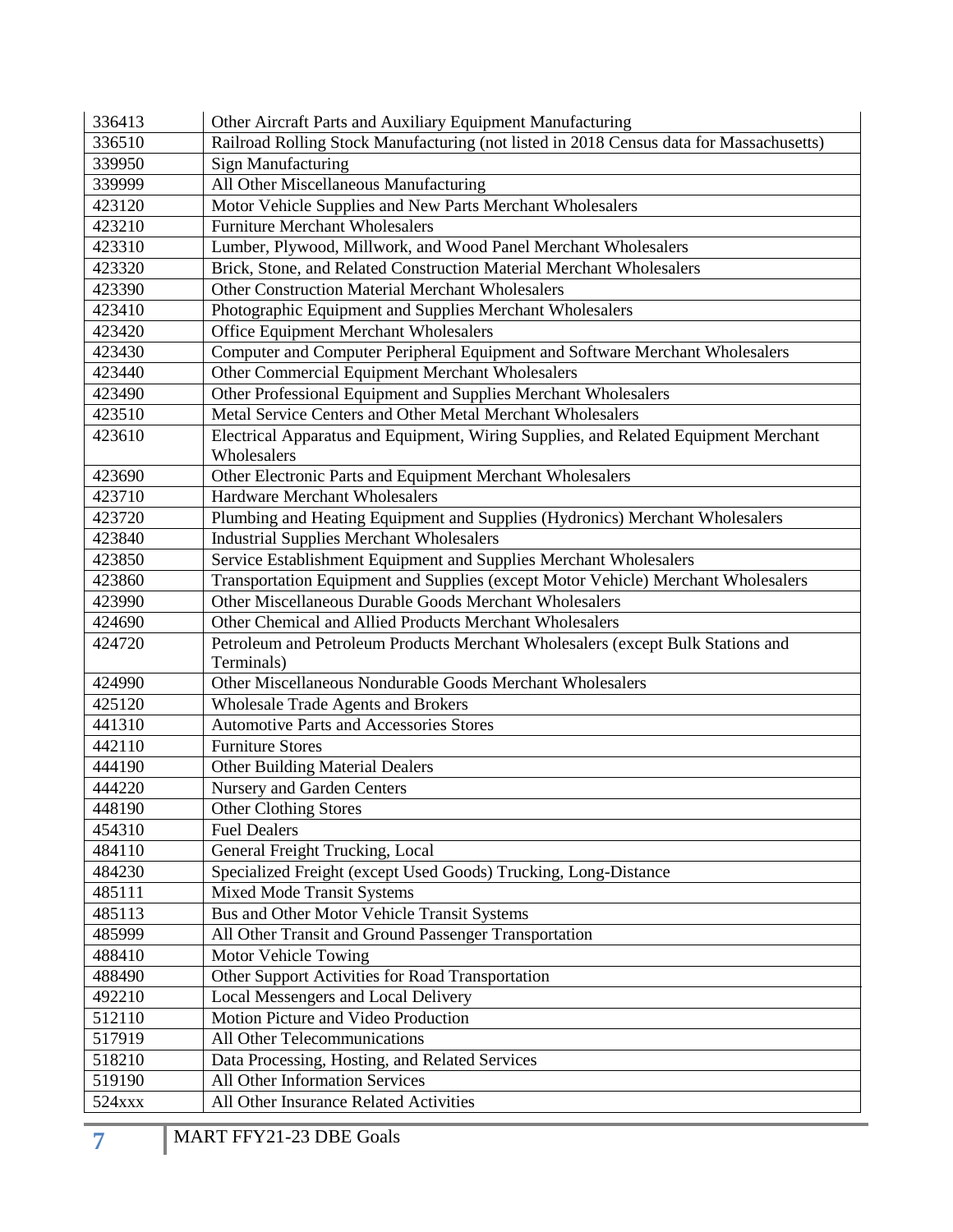| 531210 | Offices of Real Estate Agents and Brokers                            |
|--------|----------------------------------------------------------------------|
| 531390 | Other Activities Related to Real Estate                              |
| 541110 | Offices of Lawyers                                                   |
| 541211 | <b>Offices of Certified Public Accountants</b>                       |
| 541213 | <b>Tax Preparation Services</b>                                      |
| 541214 | <b>Payroll Services</b>                                              |
| 541219 | <b>Other Accounting Services</b>                                     |
| 541310 | <b>Architectural Services</b>                                        |
| 541320 | <b>Landscape Architectural Services</b>                              |
| 541330 | <b>Engineering Services</b>                                          |
| 541340 | <b>Drafting Services</b>                                             |
| 541350 | <b>Building Inspection Services</b>                                  |
| 541360 | Geophysical Surveying and Mapping Services                           |
| 541370 | Surveying and Mapping (except Geophysical) Services                  |
| 541380 | <b>Testing Laboratories</b>                                          |
| 541410 | <b>Interior Design Services</b>                                      |
| 541420 | <b>Industrial Design Services</b>                                    |
| 541430 | <b>Graphic Design Services</b>                                       |
| 541511 | <b>Custom Computer Programming Services</b>                          |
| 541512 | <b>Computer Systems Design Services</b>                              |
| 541513 | <b>Computer Facilities Management Services</b>                       |
| 541519 | <b>Other Computer Related Services</b>                               |
| 541611 | Administrative Management and General Management Consulting Services |
| 541612 | Human Resources Consulting Services                                  |
| 541613 | <b>Marketing Consulting Services</b>                                 |
| 541614 | Process, Physical Distribution, and Logistics Consulting Services    |
| 541618 | <b>Other Management Consulting Services</b>                          |
| 541620 | <b>Environmental Consulting Services</b>                             |
| 541690 | Other Scientific and Technical Consulting Services                   |
| 541720 | Research and Development in the Social Sciences and Humanities       |
| 541810 | <b>Advertising Agencies</b>                                          |
| 541820 | <b>Public Relations Agencies</b>                                     |
| 541830 | Media Buying Agencies                                                |
| 541850 | <b>Outdoor Advertising</b>                                           |
| 541870 | <b>Advertising Material Distribution Services</b>                    |
| 541890 | Other Services Related to Advertising                                |
| 541910 | Marketing Research and Public Opinion Polling                        |
| 541922 | <b>Commercial Photography</b>                                        |
| 541930 | <b>Translation and Interpretation Services</b>                       |
| 541990 | All Other Professional, Scientific, and Technical Services           |
| 561110 | <b>Office Administrative Services</b>                                |
| 561210 | <b>Facilities Support Services</b>                                   |
| 561311 | <b>Employment Placement Agencies</b>                                 |
| 561320 | <b>Temporary Help Services</b>                                       |
| 561612 | <b>Security Guards and Patrol Services</b>                           |
| 561710 | <b>Exterminating and Pest Control Services</b>                       |
| 561720 | <b>Janitorial Services</b>                                           |
| 561730 | <b>Landscaping Services</b>                                          |
|        |                                                                      |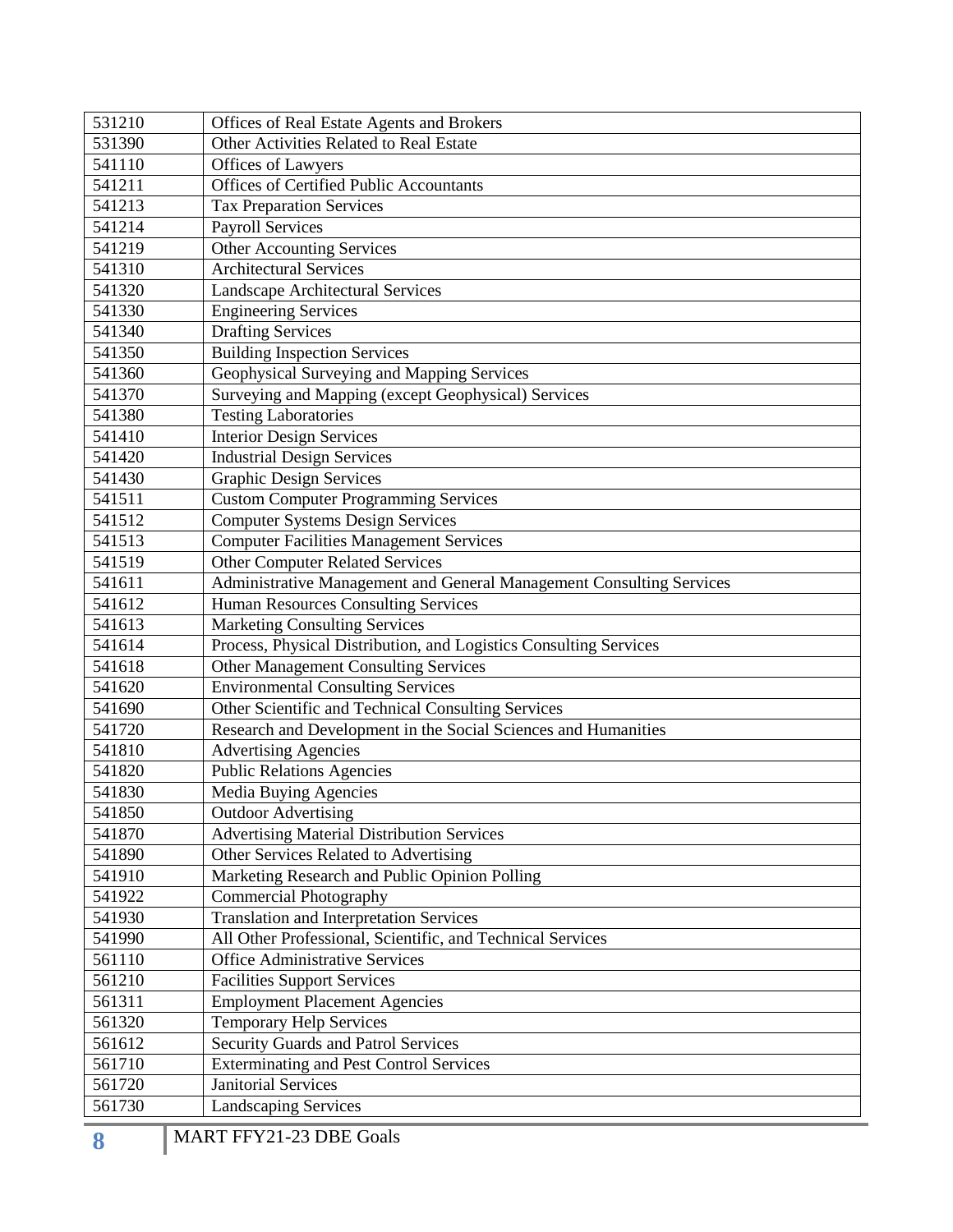| 561990 | All Other Support Services                                  |
|--------|-------------------------------------------------------------|
| 562111 | <b>Solid Waste Collection</b>                               |
| 562119 | <b>Other Waste Collection</b>                               |
| 562211 | Hazardous Waste Treatment and Disposal                      |
| 562910 | <b>Remediation Services</b>                                 |
| 562998 | All Other Miscellaneous Waste Management Services           |
| 611430 | Professional and Management Development Training            |
| 621511 | <b>Medical Laboratories</b>                                 |
| 811111 | General Automotive Repair                                   |
| 811121 | Automotive Body, Paint, and Interior Repair and Maintenance |
| 811198 | All Other Automotive Repair and Maintenance                 |
| 811212 | Computer and Office Machine Repair and Maintenance          |

#### <span id="page-10-0"></span>**Step Two: Adjustment**

MART will adjust its overall DBE goal from 1% attainment thru capital projects to 2% thru capital and operating contracts. This will be accomplished thru DBE concentration above and by continuing to use our yearly renewable DBE contract for a legacy software maintenance agreement, as well as bus schedule competitive procurements thru DBE print shops using federal operating funds.

MART is not comfortable with a higher adjustment due to the following evidentiary information:

- 1. Past Participation every year of the past three years MART **failed** to make our goal, which was set at 5%. Every year it was at 0 or just above 0. This was based purely on capital projects. The few DBE's we were able to get were back in 2017. One was a direct contract and the others were DBE subcontracts to the A&E firm hired for the large Ayer Construction Project.
- 2. Disparity Studies MART researched disparity studies done for the Commonwealth of Massachusetts and could only find one for our state. This study was done by NERA Economic Consulting for a joint effort by the Commonwealth's Division of Capital Asset Management and the Massachusetts Housing Finance Agency in September 2010. *Race, Sex, and Business Enterprise: Evidence from the Commonwealth of Massachusetts: Volume II* shows evidence of racial disparity in the market area. The Massachusetts Department of Transportation has undertaken a diversity study that would be more applicable to an agency such as MART; but that study has not been completed at this time. Although not everything in the DCAM study is relevant to MART, the data on construction and design can be used, as well as the statistical disparities in the ability of DBE's to get financing, bonding, and insurance to participate. The study encourages an upward adjustment to baseline estimates of DBE availability to account for the continuing effects of discrimination on minority and women-owned businesses. The disparity ratio sited in the study for Construction related businesses was  $0.636<sup>1</sup>$  $0.636<sup>1</sup>$  $0.636<sup>1</sup>$  (NERA Economic Consulting, 2010).
- 3. Statistical Disparities The study also showed evidence of statistical disparities in the Capital Market which covers areas of financing, bonding, and insurance. In the study national data is analyzed and compared to a survey conducted by NERA in the Massachusetts region, to examine whether discrimination exists in the small business credit market. The Executive Summary of that study was release to the public, whereas the complete report is marked "Proprietary and Confidential." The following relevant bullet points are from the published Executive Summary:

<span id="page-10-1"></span><sup>(</sup>NERA Economic Consulting, 2010) Table 5.21, page 118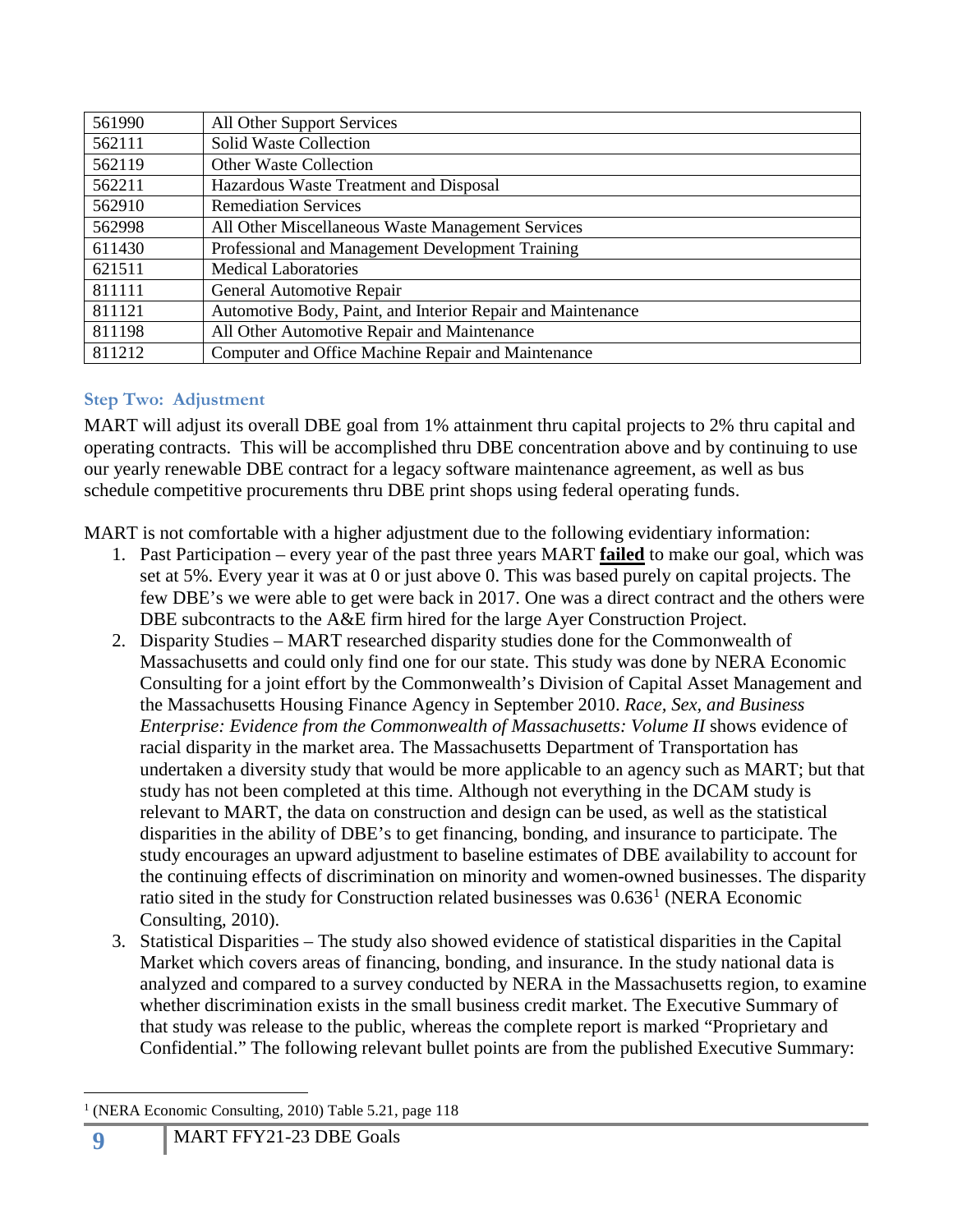- Minority-owned firms were particularly likely to report that they did not apply for a loan over the preceding three years because they feared the loan would be denied.
- When minority-owned firms did apply for a loan, their loan requests were substantially more likely to be denied than other groups, even after accounting for differences in factors like size and credit history.
- When minority-owned firms did receive a loan, they were charged higher interest rates on the loan than was true of comparable White-owned firms.
- Far more minority-owned firms report that credit market conditions are a serious concern than is the case for White-owned firms.
- A greater share of minority-owned firms believes that the availability of credit is the most important issue likely to confront the firm in the next 12 months.

"We conclude that there is statistically significant evidence of discrimination in Massachusetts in the small business credit market, particularly with respect to firms owned by Blacks. We find little or no significant evidence, however, that White females are discriminated against in this market."  $2$ 

## <span id="page-11-0"></span>**Race-Neutral & Race Conscious Participation**

## <span id="page-11-1"></span>**Detailed Past Goal Attainment**

MART <u>failed</u> to meet our goal thru capital projects in FY2018, FY2019 and the first half of 2020 thru Capital Projects. So to try and reach our goal in the second half of FY20, we pulled an operational expense into mix. MART has a yearly renewable contract with a DBE for software maintenance on our trip booking, automatic scheduling & dispatching, and automatic vehicle locator software for our paratransit system. The contract renews in July with the start of MART's fiscal year.

- 1. In 2018 there was 0.89% DBE participation in contract completions and 1.03% in contract awards. \$25,465 were given as a Prime contract and \$3,891 in subcontracts.
- 2. In 2019 there was 6.5% DBE participation in contract completions, but that was due to a \$200,000 DBE contract that was awarded back in 2017. In FY2019 there were no contracts, neither prime nor sub, given to DBE's.
- *3.* The first half of FY2020 has seen no DBE contracts (neither awards nor completions). The second half, as mentioned above, had a \$120,000 awarded to a DBE. The figures have yet to be determined to see what percentage this will equate to. However given that our federal operating budget (5307 + CARES) for FY20 was \$3.8M, if I just plug these two #'s in, without any of the other potential contracts in the second half of FY20, then we achieve 2.86% DBE. This still falls short of our 5% goal, but is far better than 0. This estimate is reflected in the blue squares in *Attachment D below.*

MART's past attainments were all made by Race-Neutral measures (no contract goals were set). MART has made continual efforts to reach out to DBE firms to encourage bid participation, and has even received bids from DBEs for prime contracts. However we have found that in the very few instances where we receive a bid, their prices are often too high to be competitive. MART is **not** going to move to a Race-Conscious goal for this period. MART feels that we must continue to try and achieve our goals thru Race-Neutral measures, especially since there are no large contracts that will have a General Contractor to sub-contractor relationship in the foreseeable future.

<span id="page-11-2"></span> <sup>2</sup> (NERA Economic Consulting, 2010) Ch 1.D.3, pages 9 & 10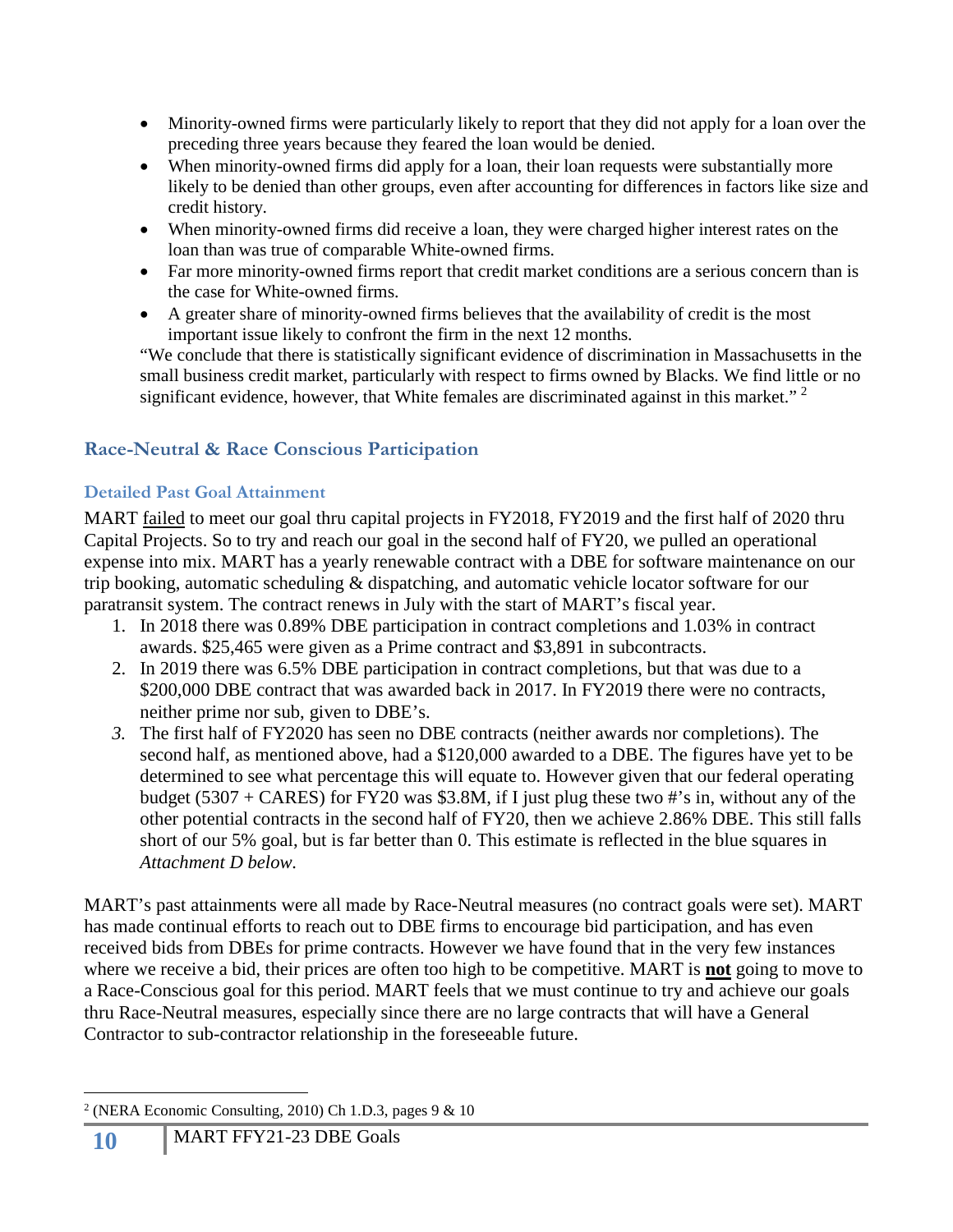<span id="page-12-0"></span>SDO Directory as of 9/14/2020 (Coversheet for multi-page directory in spreadsheet style)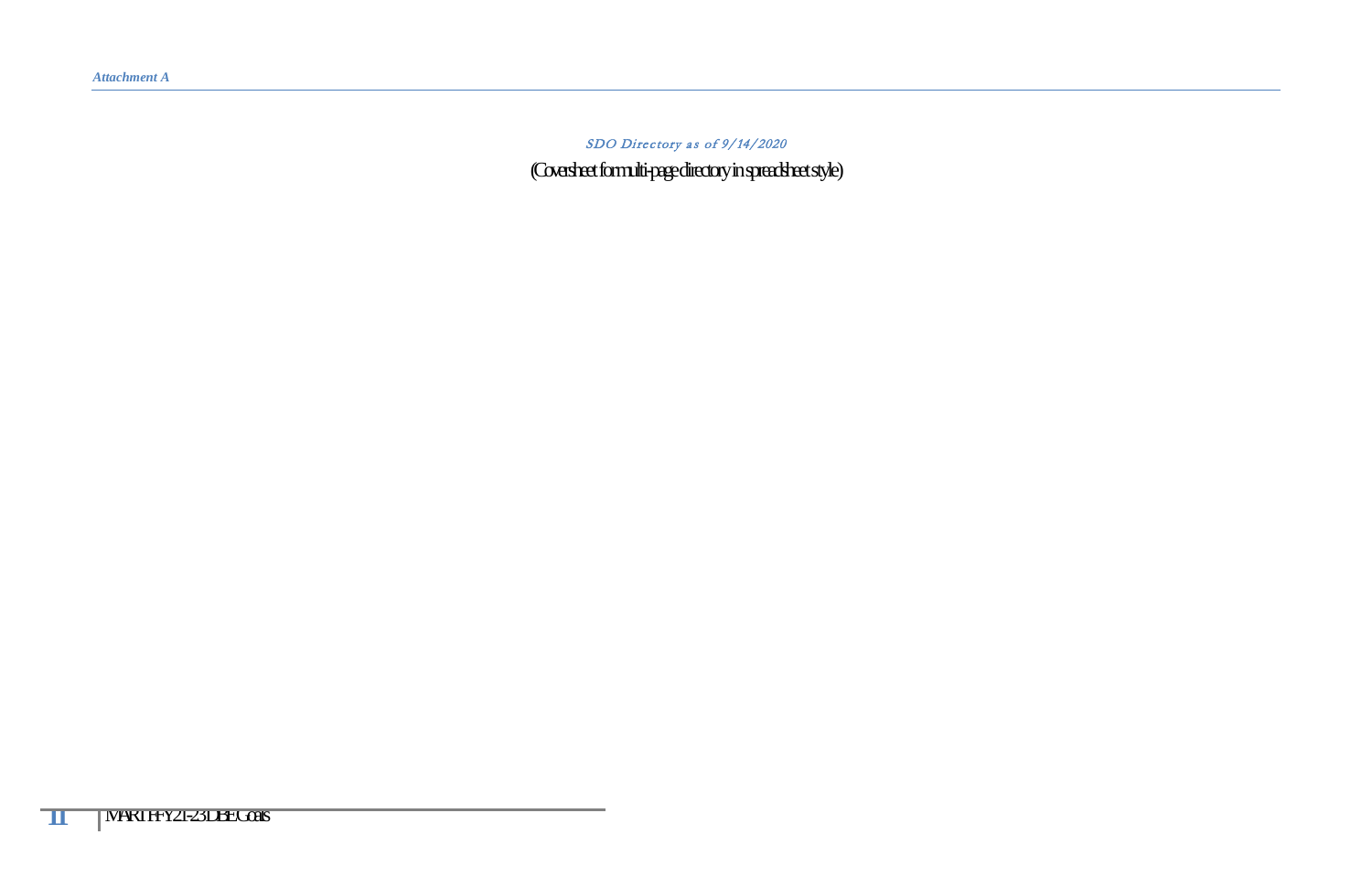|                                                  | 2017                 |                                                                                                                |              |               | <b>Totals</b>       |
|--------------------------------------------------|----------------------|----------------------------------------------------------------------------------------------------------------|--------------|---------------|---------------------|
| Geographic Area                                  | <b>NAICS</b><br>code |                                                                                                                | Year         | # of<br>firms | per<br><b>NAICS</b> |
| Name<br>Massachusetts                            | 236210               | <b>Meaning of NAICS code</b><br>Industrial building construction                                               | 2018         | 42            |                     |
| Hillsborough Cnty, NH 236210                     |                      | Industrial building construction                                                                               | 2018         | 3             | 45                  |
|                                                  | 236220               |                                                                                                                |              |               |                     |
| Massachusetts                                    |                      | Commercial and institutional building construction                                                             | 2018         | 738           |                     |
| Cheshire Cnty, NH                                | 236220               | Commercial and institutional building construction                                                             | 2018         | 11<br>50      |                     |
| Hillsborough Cnty, NH 236220<br>Massachusetts    | 237110               | Commercial and institutional building construction<br>Water and sewer line and related structures construction | 2018<br>2018 | 236           | 799                 |
| Cheshire Cnty, NH                                | 237110               | Water and sewer line and related structures construction                                                       | 2018         | 4             |                     |
| Hillsborough Cnty, NH 237110                     |                      |                                                                                                                | 2018         | 11            | 251                 |
|                                                  |                      | Water and sewer line and related structures construction                                                       |              |               |                     |
| Massachusetts                                    | 237120               | Oil and gas pipeline and related structures construction                                                       | 2018         | 14            |                     |
|                                                  |                      | Hillsborough Cnty, NH 237120 Oil and gas pipeline and related structures construction                          | 2018         | 3             | 17                  |
| Massachusetts                                    | 237130               | Power and communication line and related structures construction                                               | 2018         | 96            |                     |
|                                                  |                      | Hillsborough Cnty, NH 237130 Power and communication line and related structures construction                  | 2018         | 10            | 106                 |
| Massachusetts                                    |                      | 237310 Highway, street, and bridge construction                                                                | 2018         | 220           |                     |
| Cheshire Cnty, NH                                |                      | 237310 Highway, street, and bridge construction                                                                | 2018         |               |                     |
|                                                  |                      | Hillsborough Cnty, NH 237310 Highway, street, and bridge construction                                          | 2018         | 13            | 238                 |
| Massachusetts                                    | 238110               | Poured concrete foundation and structure contractors                                                           | 2018         | 298           |                     |
| Cheshire Cnty, NH                                |                      | 238110 Poured concrete foundation and structure contractors                                                    | 2018         |               |                     |
|                                                  |                      | Hillsborough Cnty, NH 238110 Poured concrete foundation and structure contractors                              | 2018         | 33            | 340                 |
| Massachusetts                                    | 238120               | Structural steel and precast concrete contractors                                                              | 2018         | 57            |                     |
| Hillsborough Cnty, NH 238120                     |                      | Structural steel and precast concrete contractors                                                              | 2018         | 5             | 62                  |
| Massachusetts                                    | 238130               | Framing contractors                                                                                            | 2018         | 300           |                     |
| Cheshire Cnty, NH                                | 238130               | Framing contractors                                                                                            | 2018         | 9             |                     |
| Hillsborough Cnty, NH 238130                     |                      | Framing contractors                                                                                            | 2018         | 21            | 330                 |
| Massachusetts                                    | 238140               | Masonry contractors                                                                                            | 2018         | 570           |                     |
| Cheshire Cnty, NH                                | 238140               | Masonry contractors                                                                                            | 2018         | 9             |                     |
| Hillsborough Cnty, NH 238140 Masonry contractors |                      |                                                                                                                | 2018         | 25            | 604                 |
| Massachusetts                                    |                      | 238150 Glass and glazing contractors                                                                           | 2018         | 110           |                     |
| Cheshire Cnty, NH                                |                      | 238150 Glass and glazing contractors                                                                           | 2018         | 3             |                     |
| Hillsborough Cnty, NH 238150                     |                      | Glass and glazing contractors                                                                                  | 2018         | 11            | 124                 |
| Massachusetts                                    | 238160               | Roofing contractors                                                                                            | 2018         | 392           |                     |
| Cheshire Cnty, NH                                | 238160               | Roofing contractors                                                                                            | 2018         | 6             |                     |
| Hillsborough Cnty, NH 238160                     |                      | Roofing contractors                                                                                            | 2018         | 20            | 418                 |
| Massachusetts                                    | 238170               | Siding contractors                                                                                             | 2018         | 192           |                     |
| Cheshire Cnty, NH                                | 238170               | Siding contractors                                                                                             | 2018         |               |                     |
| Hillsborough Cnty, NH 238170                     |                      | Siding contractors                                                                                             | 2018         | 15            | 211                 |
| Massachusetts                                    | 238190               | Other foundation, structure, and building exterior contractors                                                 | 2018         | 101           |                     |
| Hillsborough Cnty, NH 238190                     |                      | Other foundation, structure, and building exterior contractors                                                 | 2018         | 10            | 111                 |
| Massachusetts                                    | 238210               | Electrical contractors and other wiring installation contractors                                               | 2018         | 2419          |                     |
| Cheshire Cnty, NH                                | 238210               | Electrical contractors and other wiring installation contractors                                               | 2018         | 23            |                     |
| Hillsborough Cnty, NH 238210                     |                      | Electrical contractors and other wiring installation contractors                                               | 2018         | 145           | 2587                |
| Massachusetts                                    |                      |                                                                                                                | 2018         |               |                     |
|                                                  | 238220               | Plumbing, heating, and air-conditioning contractors                                                            |              | 3179          |                     |
| Cheshire Cnty, NH                                | 238220               | Plumbing, heating, and air-conditioning contractors                                                            | 2018         | 27            |                     |
| Hillsborough Cnty, NH 238220                     |                      | Plumbing, heating, and air-conditioning contractors                                                            | 2018         | 180           | 3386                |
| Massachusetts                                    | 238290               | Other building equipment contractors                                                                           | 2018         | 160           |                     |
| Cheshire Cnty, NH                                | 238290               | Other building equipment contractors                                                                           | 2018         | 3             |                     |
| Hillsborough Cnty, NH 238290                     |                      | Other building equipment contractors                                                                           | 2018         | 11            | 174                 |
| Massachusetts                                    | 238310               | Drywall and insulation contractors                                                                             | 2018         | 527           |                     |
| Cheshire Cnty, NH                                | 238310               | Drywall and insulation contractors                                                                             | 2018         | 11            |                     |
| Hillsborough Cnty, NH 238310                     |                      | Drywall and insulation contractors                                                                             | 2018         | 92            | 630                 |
| Massachusetts                                    | 238320               | Painting and wall covering contractors                                                                         | 2018         | 1088          |                     |
| Cheshire Cnty, NH                                | 238320               | Painting and wall covering contractors                                                                         | 2018         | 15            |                     |

## <span id="page-13-0"></span>2018 County Business Patterns (NAICS)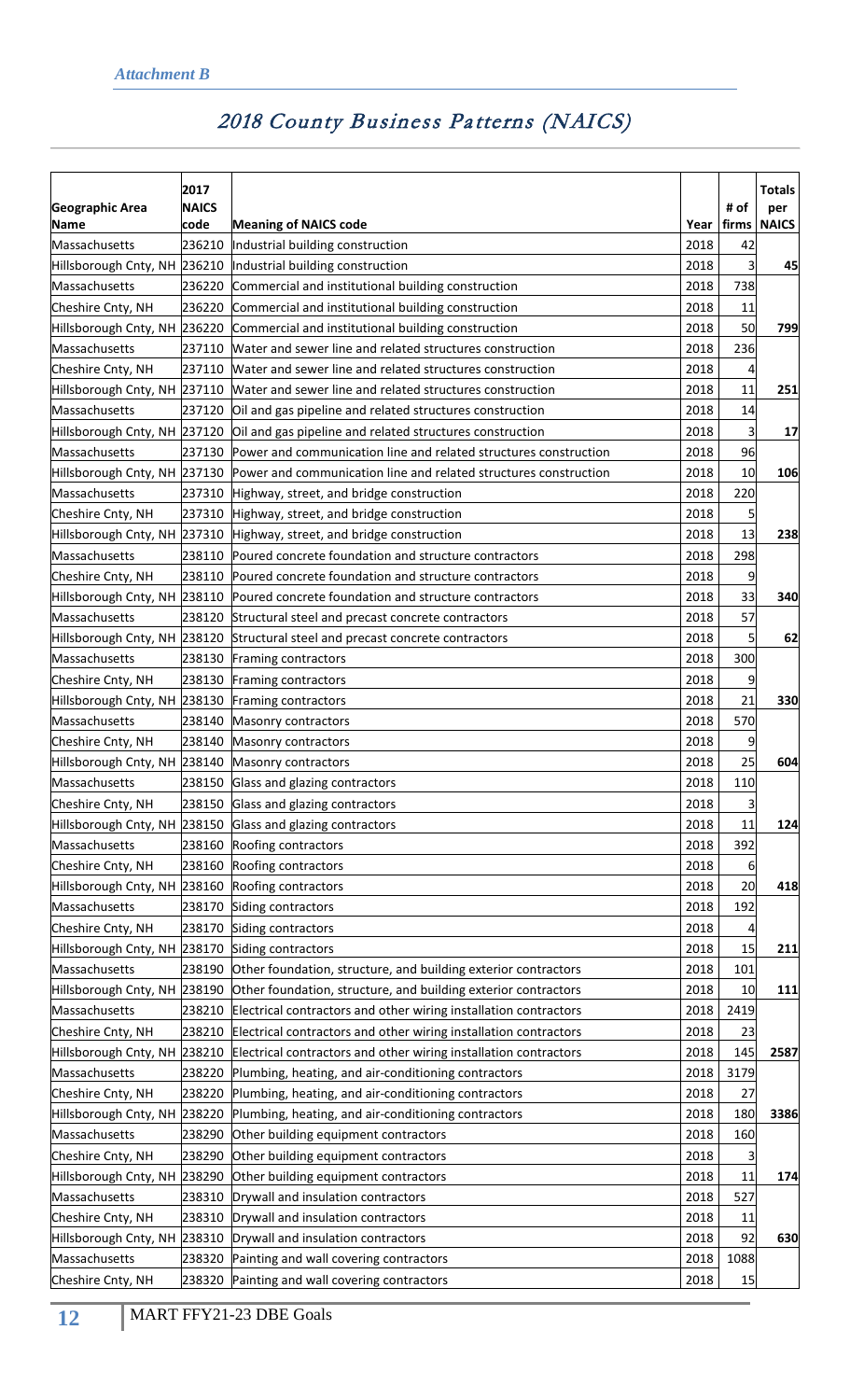|                                                 |        | Hillsborough Cnty, NH 238320 Painting and wall covering contractors                           | 2018         | 54        | 1157 |
|-------------------------------------------------|--------|-----------------------------------------------------------------------------------------------|--------------|-----------|------|
| Massachusetts                                   | 238330 | Flooring contractors                                                                          | 2018         | 382       |      |
| Cheshire Cnty, NH                               | 238330 | Flooring contractors                                                                          | 2018         | 6         |      |
| Hillsborough Cnty, NH 238330                    |        | Flooring contractors                                                                          | 2018         | 25        | 413  |
| Massachusetts                                   |        | 238340 Tile and terrazzo contractors                                                          | 2018         | 172       |      |
| Cheshire Cnty, NH                               |        | 238340 Tile and terrazzo contractors                                                          | 2018         |           |      |
|                                                 |        | Hillsborough Cnty, NH 238340 Tile and terrazzo contractors                                    | 2018         | 6         | 181  |
| Massachusetts                                   |        | 238350 Finish carpentry contractors                                                           | 2018         | 802       |      |
| Cheshire Cnty, NH                               |        | 238350 Finish carpentry contractors                                                           | 2018         | ь         |      |
|                                                 |        | Hillsborough Cnty, NH 238350 Finish carpentry contractors                                     | 2018         | 43        | 851  |
| Massachusetts                                   | 238390 | Other building finishing contractors                                                          | 2018         | 138       |      |
| Hillsborough Cnty, NH 238390                    |        | Other building finishing contractors                                                          | 2018         | 16        | 154  |
| Massachusetts                                   |        | 238910 Site preparation contractors                                                           | 2018         | 1162      |      |
| Cheshire Cnty, NH                               |        | 238910 Site preparation contractors                                                           | 2018         | 20        |      |
|                                                 |        | Hillsborough Cnty, NH 238910 Site preparation contractors                                     | 2018         | 78        | 1260 |
| Massachusetts                                   |        | 238990 All other specialty trade contractors                                                  | 2018         | 801       |      |
| Cheshire Cnty, NH                               |        | 238990 All other specialty trade contractors                                                  | 2018         |           |      |
|                                                 |        |                                                                                               | 2018         | 57        |      |
|                                                 |        | Hillsborough Cnty, NH 238990 All other specialty trade contractors                            |              |           | 865  |
| Massachusetts                                   | 323111 | Commercial printing (except screen and books)                                                 | 2018         | 400       |      |
| Cheshire Cnty, NH                               | 323111 | Commercial printing (except screen and books)                                                 | 2018         | 3         |      |
| Hillsborough Cnty, NH 323111                    |        | Commercial printing (except screen and books)                                                 | 2018         | 25        | 428  |
| Massachusetts                                   |        | 327991 Cut stone and stone product manufacturing                                              | 2018         | 52        |      |
| Hillsborough Cnty, NH 327991                    |        | Cut stone and stone product manufacturing                                                     | 2018         | 6         | 58   |
| Massachusetts                                   | 332311 | Prefabricated metal building and component manufacturing                                      | 2018         | 5         | 5    |
| Massachusetts                                   |        | 332312 Fabricated structural metal manufacturing                                              | 2018         | 35        | 35   |
| Massachusetts                                   | 332321 | Metal window and door manufacturing                                                           | 2018         | 12        | 12   |
| Massachusetts                                   |        | 332322 Sheet metal work manufacturing                                                         | 2018         | 101       |      |
|                                                 |        | Hillsborough Cnty, NH 332322 Sheet metal work manufacturing                                   | 2018         | 19        | 120  |
| Massachusetts                                   |        | 332323 Ornamental and architectural metal work manufacturing                                  | 2018         | 53        |      |
|                                                 |        | Hillsborough Cnty, NH 332323 Ornamental and architectural metal work manufacturing            | 2018         | 4         | 57   |
|                                                 |        |                                                                                               |              |           |      |
| Massachusetts                                   |        | 332710 Machine shops                                                                          | 2018         | 443       |      |
| Cheshire Cnty, NH                               | 332710 | Machine shops                                                                                 | 2018         | 11        |      |
| Hillsborough Cnty, NH 332710 Machine shops      |        |                                                                                               | 2018         | 41        | 495  |
|                                                 |        | Air-conditioning and warm air heating equipment and commercial and                            |              |           |      |
| Massachusetts                                   |        | 333415  industrial refrigeration equipment manufacturing                                      | 2018         | 11        | 11   |
| Massachusetts                                   | 333921 | Elevator and moving stairway manufacturing                                                    | 2018         |           |      |
| Massachusetts                                   | 334290 | Other communications equipment manufacturing                                                  | 2018         | 13        | 13   |
| Massachusetts                                   | 334413 | Semiconductor and related device manufacturing                                                | 2018         | 44        |      |
|                                                 |        | Hillsborough Cnty, NH 334413 Semiconductor and related device manufacturing                   | 2018         | 8         | 52   |
| Massachusetts                                   | 334417 | Electronic connector manufacturing                                                            | 2018         | 8         |      |
| Hillsborough Cnty, NH 334417                    |        | Electronic connector manufacturing                                                            | 2018         | 4         | 12   |
| Massachusetts                                   | 334419 | Other electronic component manufacturing                                                      | 2018         | 60        |      |
| Hillsborough Cnty, NH 334419                    |        | Other electronic component manufacturing                                                      | 2018         | 12        | 72   |
|                                                 |        | Instrument manufacturing for measuring and testing electricity and electrical                 |              |           |      |
| Massachusetts                                   | 334515 | systems                                                                                       | 2018         | 41        |      |
|                                                 |        | Instrument manufacturing for measuring and testing electricity and electrical                 |              | 4         |      |
| Hillsborough Cnty, NH 334515                    |        | systems                                                                                       | 2018         |           | 45   |
| Massachusetts                                   | 335999 | All other miscellaneous electrical equipment and component manufacturing                      | 2018         | 34        |      |
| Hillsborough Cnty, NH 335999                    |        | All other miscellaneous electrical equipment and component manufacturing                      | 2018         | 5         | 39   |
| Massachusetts                                   | 336211 | Motor vehicle body manufacturing                                                              | 2018         |           | 7    |
| Massachusetts                                   |        | 339950 Sign manufacturing                                                                     | 2018         | 114       |      |
| Hillsborough Cnty, NH 339950 Sign manufacturing |        |                                                                                               | 2018         | 11        | 125  |
| Massachusetts                                   |        | 423110 Automobile and other motor vehicle merchant wholesalers                                | 2018         | 93        |      |
|                                                 |        | Hillsborough Cnty, NH 423110 Automobile and other motor vehicle merchant wholesalers          | 2018         | 9         | 102  |
| Massachusetts                                   |        | 423120 Motor vehicle supplies and new parts merchant wholesalers                              | 2018         | 241       |      |
| Cheshire Cnty, NH                               | 423120 | Motor vehicle supplies and new parts merchant wholesalers                                     | 2018         | 6         |      |
|                                                 |        | Hillsborough Cnty, NH 423120 Motor vehicle supplies and new parts merchant wholesalers        | 2018         | 18        | 265  |
| Massachusetts                                   |        | 423130 Tire and tube merchant wholesalers                                                     | 2018         | 39        |      |
|                                                 |        | Hillsborough Cnty, NH 423130 Tire and tube merchant wholesalers                               | 2018         | 3         | 42   |
| Massachusetts                                   | 423210 | Furniture merchant wholesalers<br>Hillsborough Cnty, NH 423210 Furniture merchant wholesalers | 2018<br>2018 | 111<br>12 | 123  |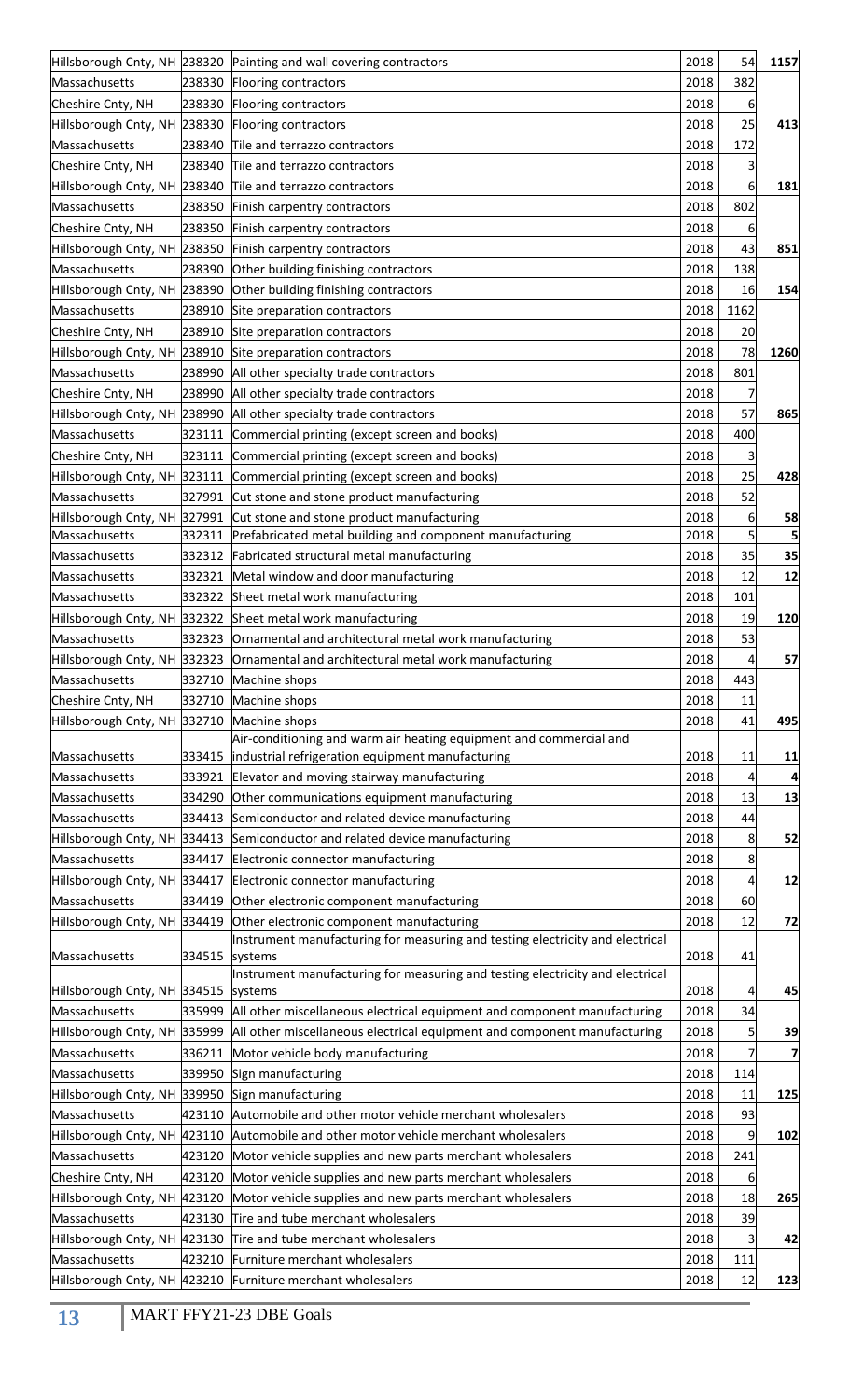| Massachusetts                                       |                                                                                 | 423310 Lumber, plywood, millwork, and wood panel merchant wholesalers                              | 2018 | 123 |     |
|-----------------------------------------------------|---------------------------------------------------------------------------------|----------------------------------------------------------------------------------------------------|------|-----|-----|
| Cheshire Cnty, NH                                   | 423310 Lumber, plywood, millwork, and wood panel merchant wholesalers           |                                                                                                    |      |     |     |
|                                                     |                                                                                 | Hillsborough Cnty, NH 423310 Lumber, plywood, millwork, and wood panel merchant wholesalers        | 2018 | 15  | 142 |
| Massachusetts                                       | 423320                                                                          | Brick, stone, and related construction material merchant wholesalers                               | 2018 | 66  |     |
| Hillsborough Cnty, NH 423320                        |                                                                                 | Brick, stone, and related construction material merchant wholesalers                               | 2018 | 5   | 71  |
| Massachusetts                                       | 423330<br>Roofing, siding, and insulation material merchant wholesalers<br>2018 |                                                                                                    |      |     |     |
| Hillsborough Cnty, NH 423330                        |                                                                                 | Roofing, siding, and insulation material merchant wholesalers                                      | 2018 | 6   | 66  |
| Massachusetts                                       | 423390                                                                          | Other construction material merchant wholesalers                                                   | 2018 | 67  |     |
|                                                     |                                                                                 | Hillsborough Cnty, NH 423390 Other construction material merchant wholesalers                      | 2018 |     | 71  |
| Massachusetts                                       |                                                                                 | 423410 Photographic equipment and supplies merchant wholesalers                                    | 2018 | 16  | 16  |
| Massachusetts                                       | 423420                                                                          | Office equipment merchant wholesalers                                                              | 2018 | 217 |     |
| Cheshire Cnty, NH                                   |                                                                                 | 423420 Office equipment merchant wholesalers                                                       | 2018 |     |     |
|                                                     |                                                                                 | Hillsborough Cnty, NH 423420 Office equipment merchant wholesalers                                 | 2018 | 18  | 239 |
| Massachusetts                                       | 423430                                                                          | Computer and computer peripheral equipment and software merchant<br>wholesalers                    | 2018 | 234 |     |
|                                                     |                                                                                 | Computer and computer peripheral equipment and software merchant                                   |      |     |     |
| Hillsborough Cnty, NH 423430                        |                                                                                 | wholesalers                                                                                        | 2018 | 22  | 256 |
| Massachusetts                                       | 423440                                                                          | Other commercial equipment merchant wholesalers                                                    | 2018 | 70  |     |
|                                                     |                                                                                 | Hillsborough Cnty, NH 423440 Other commercial equipment merchant wholesalers                       | 2018 | 5   | 75  |
| Massachusetts                                       |                                                                                 | 423490 Other professional equipment and supplies merchant wholesalers                              | 2018 | 113 |     |
|                                                     |                                                                                 | Hillsborough Cnty, NH 423490 Other professional equipment and supplies merchant wholesalers        | 2018 | 11  | 124 |
| Massachusetts                                       | 423510                                                                          | Metal service centers and other metal merchant wholesalers                                         | 2018 | 131 |     |
|                                                     |                                                                                 | Hillsborough Cnty, NH 423510 Metal service centers and other metal merchant wholesalers            | 2018 | 13  | 144 |
| Massachusetts                                       | 423610                                                                          | Electrical apparatus and equipment, wiring supplies, and related equipment<br>merchant wholesalers | 2018 | 321 |     |
| Cheshire Cnty, NH                                   | 423610                                                                          | Electrical apparatus and equipment, wiring supplies, and related equipment<br>merchant wholesalers | 2018 |     |     |
|                                                     |                                                                                 | Electrical apparatus and equipment, wiring supplies, and related equipment                         |      |     |     |
| Hillsborough Cnty, NH 423610   merchant wholesalers |                                                                                 |                                                                                                    | 2018 | 33  | 359 |
| Massachusetts                                       |                                                                                 | 423690 Other electronic parts and equipment merchant wholesalers                                   | 2018 | 294 |     |
|                                                     |                                                                                 | Hillsborough Cnty, NH 423690 Other electronic parts and equipment merchant wholesalers             | 2018 | 38  | 332 |
| Massachusetts                                       |                                                                                 | 423710 Hardware merchant wholesalers                                                               | 2018 | 97  |     |
|                                                     |                                                                                 | Hillsborough Cnty, NH 423710 Hardware merchant wholesalers                                         | 2018 | 15  | 112 |
| Massachusetts                                       | 423720                                                                          | Plumbing and heating equipment and supplies (hydronics) merchant<br>wholesalers                    | 2018 | 165 |     |
| Hillsborough Cnty, NH 423720                        |                                                                                 | Plumbing and heating equipment and supplies (hydronics) merchant<br>wholesalers                    | 2018 | 13  | 178 |
| Massachusetts                                       |                                                                                 | 423830 Industrial machinery and equipment merchant wholesalers                                     | 2018 | 493 |     |
|                                                     |                                                                                 | Hillsborough Cnty, NH 423830  Industrial machinery and equipment merchant wholesalers              | 2018 | 42  | 535 |
| Massachusetts                                       |                                                                                 | 423840 Industrial supplies merchant wholesalers                                                    | 2018 | 134 |     |
|                                                     |                                                                                 | Hillsborough Cnty, NH 423840  Industrial supplies merchant wholesalers                             | 2018 | 17  | 151 |
| Massachusetts                                       |                                                                                 | 423850 Service establishment equipment and supplies merchant wholesalers                           | 2018 | 87  |     |
|                                                     |                                                                                 | Hillsborough Cnty, NH 423850 Service establishment equipment and supplies merchant wholesalers     | 2018 | 13  | 100 |
|                                                     |                                                                                 | Transportation equipment and supplies (except motor vehicle) merchant                              |      |     |     |
| Massachusetts                                       |                                                                                 | 423860 wholesalers                                                                                 | 2018 | 15  | 15  |
| Massachusetts                                       |                                                                                 | 423990 Other miscellaneous durable goods merchant wholesalers                                      | 2018 | 153 |     |
|                                                     |                                                                                 | Hillsborough Cnty, NH 423990 Other miscellaneous durable goods merchant wholesalers                | 2018 | 9   | 162 |
| Massachusetts                                       |                                                                                 | 424690 Other chemical and allied products merchant wholesalers                                     | 2018 | 139 |     |
|                                                     |                                                                                 | Hillsborough Cnty, NH 424690 Other chemical and allied products merchant wholesalers               | 2018 | 16  | 155 |
| Massachusetts                                       |                                                                                 | 424990 Other miscellaneous nondurable goods merchant wholesalers                                   | 2018 | 160 |     |
|                                                     |                                                                                 | Hillsborough Cnty, NH 424990 Other miscellaneous nondurable goods merchant wholesalers             | 2018 | 18  | 178 |
| Massachusetts                                       |                                                                                 | 425110 Business to business electronic markets                                                     | 2018 | 11  | 11  |
| Massachusetts                                       |                                                                                 | 425120 Wholesale trade agents and brokers                                                          | 2018 | 863 |     |
| Cheshire Cnty, NH                                   |                                                                                 | 425120 Wholesale trade agents and brokers                                                          | 2018 |     |     |
|                                                     |                                                                                 | Hillsborough Cnty, NH 425120 Wholesale trade agents and brokers                                    | 2018 | 62  | 930 |
| Massachusetts                                       |                                                                                 | 441110 New car dealers                                                                             | 2018 | 480 |     |
| Cheshire Cnty, NH                                   |                                                                                 | 441110 New car dealers                                                                             | 2018 | 11  |     |
| Hillsborough Cnty, NH 441110 New car dealers        |                                                                                 |                                                                                                    | 2018 | 43  | 534 |
| Massachusetts                                       |                                                                                 | 441310 Automotive parts and accessories stores                                                     | 2018 | 601 |     |
| Cheshire Cnty, NH                                   |                                                                                 | 441310 Automotive parts and accessories stores                                                     | 2018 | 13  |     |
|                                                     |                                                                                 | Hillsborough Cnty, NH 441310 Automotive parts and accessories stores                               | 2018 | 51  | 665 |
| Massachusetts                                       |                                                                                 | 442110 Furniture stores                                                                            | 2018 | 414 |     |
| Cheshire Cnty, NH                                   |                                                                                 | 442110 Furniture stores                                                                            | 2018 | 8   |     |
|                                                     |                                                                                 |                                                                                                    |      |     |     |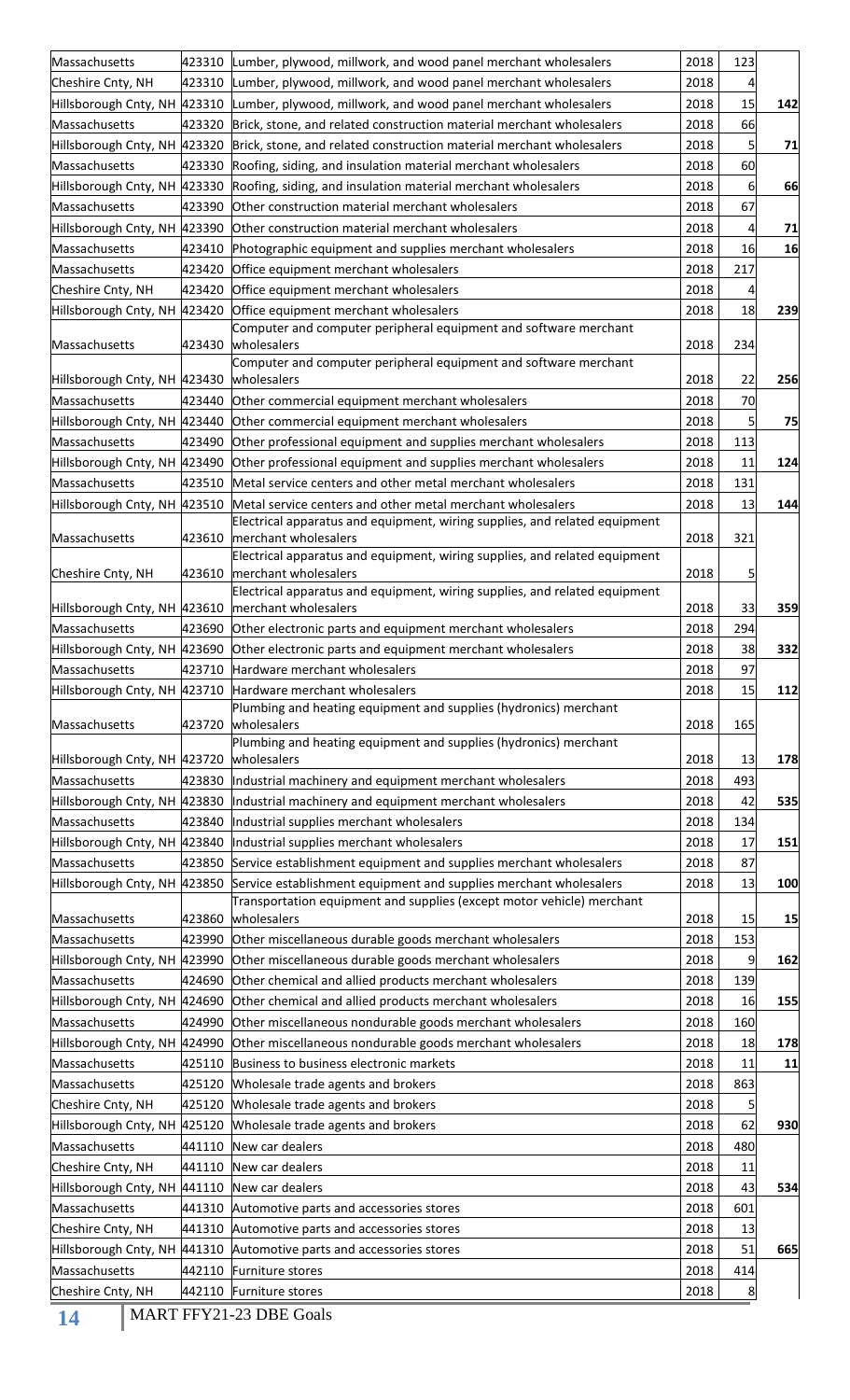| Hillsborough Cnty, NH 442110 Furniture stores      |        |                                                                                      | 2018 | 27   | 449  |
|----------------------------------------------------|--------|--------------------------------------------------------------------------------------|------|------|------|
| Massachusetts                                      | 444190 | Other building material dealers                                                      | 2018 | 727  |      |
| Cheshire Cnty, NH                                  | 444190 | Other building material dealers                                                      | 2018 | 19   |      |
| Hillsborough Cnty, NH 444190                       |        | Other building material dealers                                                      | 2018 | 63   | 809  |
| Massachusetts                                      |        | 444210 Outdoor power equipment stores                                                | 2018 | 69   |      |
| Hillsborough Cnty, NH 444210                       |        | Outdoor power equipment stores                                                       | 2018 | 8    | 77   |
| Massachusetts                                      | 444220 | Nursery, garden center, and farm supply stores                                       | 2018 | 246  |      |
| Cheshire Cnty, NH                                  | 444220 | Nursery, garden center, and farm supply stores                                       | 2018 | 6    |      |
|                                                    |        | Hillsborough Cnty, NH 444220 Nursery, garden center, and farm supply stores          | 2018 | 15   | 267  |
| Massachusetts                                      | 448190 | Other clothing stores                                                                | 2018 | 252  |      |
| Hillsborough Cnty, NH 448190 Other clothing stores |        |                                                                                      | 2018 | 21   | 273  |
| Massachusetts                                      |        | 454310 Fuel dealers                                                                  | 2018 | 455  |      |
| Cheshire Cnty, NH                                  |        | 454310 Fuel dealers                                                                  | 2018 | 17   |      |
| Hillsborough Cnty, NH 454310 Fuel dealers          |        |                                                                                      | 2018 | 21   | 493  |
| Massachusetts                                      |        | 484110 General freight trucking, local                                               | 2018 | 507  |      |
| Cheshire Cnty, NH                                  |        | 484110 General freight trucking, local                                               | 2018 | 6    |      |
|                                                    |        | Hillsborough Cnty, NH 484110 General freight trucking, local                         | 2018 | 31   | 544  |
| Massachusetts                                      |        | 484220 Specialized freight (except used goods) trucking, local                       | 2018 | 442  |      |
| Cheshire Cnty, NH                                  |        | 484220 Specialized freight (except used goods) trucking, local                       | 2018 | 14   |      |
|                                                    |        | Hillsborough Cnty, NH 484220 Specialized freight (except used goods) trucking, local | 2018 | 20   | 476  |
| Massachusetts                                      |        | 485113 Bus and other motor vehicle transit systems                                   | 2018 | 18   | 18   |
|                                                    |        |                                                                                      | 2018 | 70   |      |
| Massachusetts                                      |        | 485999 All other transit and ground passenger transportation                         |      |      |      |
|                                                    |        | Hillsborough Cnty, NH 485999  All other transit and ground passenger transportation  | 2018 | 4    | 74   |
| Massachusetts                                      | 488410 | Motor vehicle towing                                                                 | 2018 | 218  |      |
| Hillsborough Cnty, NH 488410 Motor vehicle towing  |        |                                                                                      | 2018 | 18   | 236  |
| Massachusetts                                      |        | 488999 All other support activities for transportation                               | 2018 | 8    | 8    |
| Massachusetts                                      |        | 492110 Couriers and express delivery services                                        | 2018 | 210  |      |
| Cheshire Cnty, NH                                  |        | 492110 Couriers and express delivery services                                        | 2018 | 3    |      |
|                                                    |        | Hillsborough Cnty, NH 492110 Couriers and express delivery services                  | 2018 | 24   | 237  |
| Massachusetts                                      |        | 492210 Local messengers and local delivery                                           | 2018 | 62   |      |
|                                                    |        | Hillsborough Cnty, NH 492210 Local messengers and local delivery                     | 2018 | 6    | 68   |
| Massachusetts                                      |        | 512110 Motion picture and video production                                           | 2018 | 234  |      |
| Cheshire Cnty, NH                                  |        | 512110 Motion picture and video production                                           | 2018 | 8    |      |
|                                                    |        | Hillsborough Cnty, NH 512110 Motion picture and video production                     | 2018 | 6    | 248  |
| Massachusetts                                      |        | 517919 All other telecommunications                                                  | 2018 | 44   |      |
|                                                    |        | Hillsborough Cnty, NH 517919 All other telecommunications                            | 2018 | 3    | 47   |
| Massachusetts                                      |        | 518210 Data processing, hosting, and related services                                | 2018 | 510  |      |
|                                                    |        | Hillsborough Cnty, NH 518210 Data processing, hosting, and related services          | 2018 | 46   | 556  |
| Massachusetts                                      |        | 519190 All other information services                                                | 2018 | 17   | 17   |
| Massachusetts                                      |        | 524113 Direct life insurance carriers                                                | 2018 | 192  |      |
|                                                    |        | Hillsborough Cnty, NH 524113 Direct life insurance carriers                          | 2018 | 16   | 208  |
| Massachusetts                                      | 524210 | Insurance agencies and brokerages                                                    | 2018 | 2309 |      |
| Cheshire Cnty, NH                                  |        | 524210 Insurance agencies and brokerages                                             | 2018 | 24   |      |
|                                                    |        | Hillsborough Cnty, NH 524210  Insurance agencies and brokerages                      | 2018 | 155  | 2488 |
| Massachusetts                                      |        | 524291 Claims adjusting                                                              | 2018 | 112  |      |
| Hillsborough Cnty, NH 524291 Claims adjusting      |        |                                                                                      | 2018 | 8    | 120  |
| Massachusetts                                      |        | 524298 All other insurance related activities                                        | 2018 | 51   |      |
|                                                    |        | Hillsborough Cnty, NH 524298 All other insurance related activities                  | 2018 | 4    | 55   |
| Massachusetts                                      |        | 531210 Offices of real estate agents and brokers                                     | 2018 | 2127 |      |
| Cheshire Cnty, NH                                  |        | 531210 Offices of real estate agents and brokers                                     | 2018 | 12   |      |
|                                                    |        | Hillsborough Cnty, NH 531210 Offices of real estate agents and brokers               | 2018 | 103  | 2242 |
| Massachusetts                                      |        | 531320 Offices of real estate appraisers                                             | 2018 | 177  |      |
| Cheshire Cnty, NH                                  |        | 531320 Offices of real estate appraisers                                             | 2018 | 3    |      |
| Hillsborough Cnty, NH 531320                       |        | Offices of real estate appraisers                                                    | 2018 | 14   | 194  |
| Massachusetts                                      | 541110 | Offices of lawyers                                                                   | 2018 | 4383 |      |
| Cheshire Cnty, NH                                  | 541110 | Offices of lawyers                                                                   | 2018 | 26   |      |
| Hillsborough Cnty, NH 541110 Offices of lawyers    |        |                                                                                      | 2018 | 222  | 4631 |
| Massachusetts                                      | 541211 | Offices of certified public accountants                                              | 2018 | 1209 |      |
| Cheshire Cnty, NH                                  |        | 541211 Offices of certified public accountants                                       | 2018 | 16   |      |
|                                                    |        | Hillsborough Cnty, NH 541211 Offices of certified public accountants                 | 2018 | 62   | 1287 |
|                                                    |        |                                                                                      |      |      |      |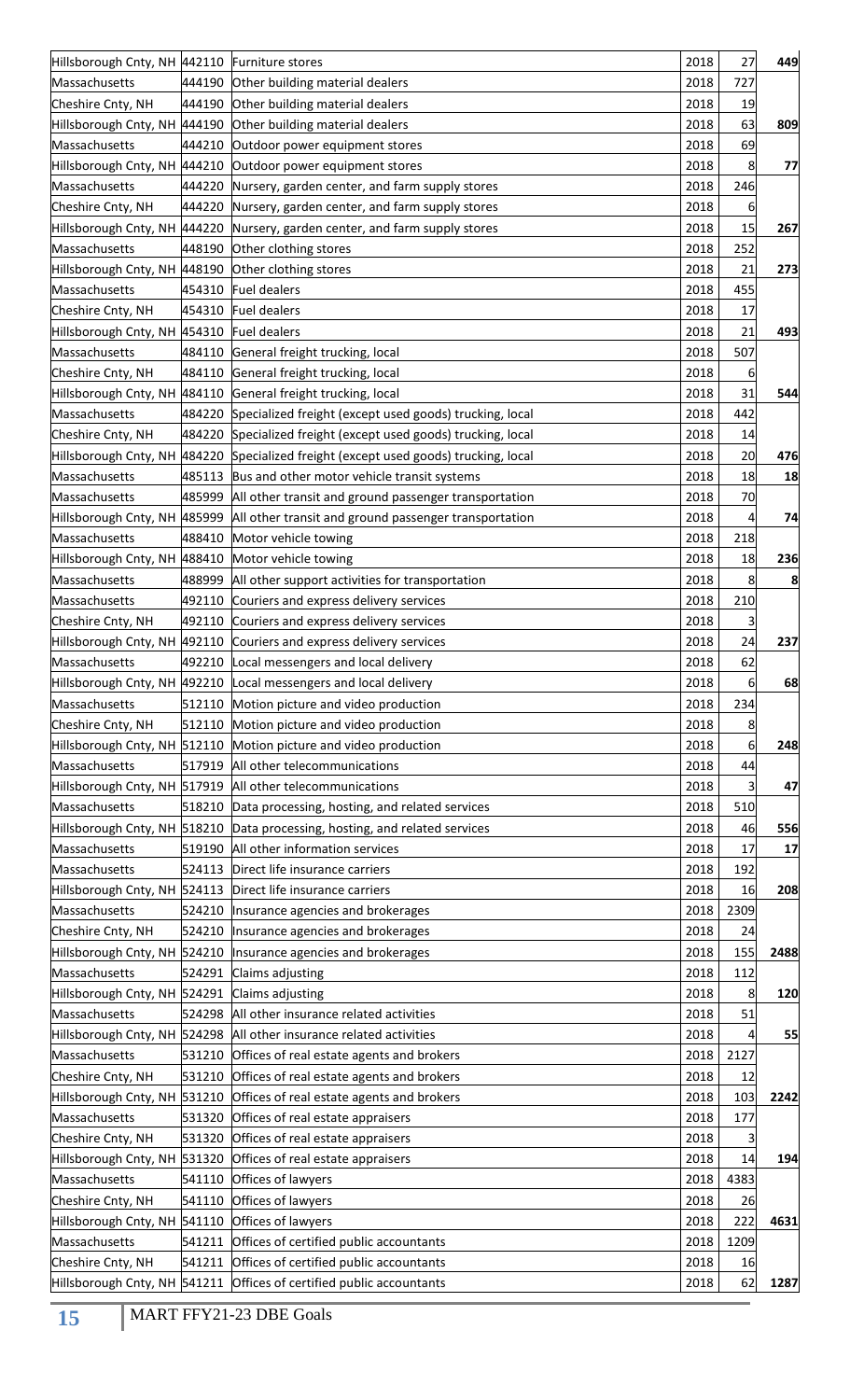| Massachusetts                                       |        | 541213 Tax preparation services                                                                   | 2018 | 630  |      |
|-----------------------------------------------------|--------|---------------------------------------------------------------------------------------------------|------|------|------|
| Cheshire Cnty, NH                                   | 541213 | Tax preparation services                                                                          | 2018 | 6    |      |
|                                                     |        | Hillsborough Cnty, NH 541213 Tax preparation services<br>2018                                     |      |      | 674  |
| Massachusetts                                       | 541214 | Payroll services                                                                                  | 2018 | 130  |      |
| Hillsborough Cnty, NH 541214                        |        | Payroll services                                                                                  | 2018 | 13   | 143  |
| Massachusetts                                       | 541219 | Other accounting services                                                                         | 2018 | 719  |      |
| Cheshire Cnty, NH                                   | 541219 | Other accounting services                                                                         | 2018 | 5    |      |
| Hillsborough Cnty, NH 541219                        |        | Other accounting services                                                                         | 2018 | 51   | 775  |
| Massachusetts                                       |        | 541310 Architectural services                                                                     | 2018 | 735  |      |
| Cheshire Cnty, NH                                   |        | 541310 Architectural services                                                                     | 2018 | 5    |      |
| Hillsborough Cnty, NH 541310 Architectural services |        |                                                                                                   | 2018 | 20   | 760  |
| Massachusetts                                       |        | 541320 Landscape architectural services                                                           | 2018 | 151  |      |
|                                                     |        | Hillsborough Cnty, NH 541320 Landscape architectural services                                     | 2018 | 6    | 157  |
| Massachusetts                                       |        | 541330 Engineering services                                                                       | 2018 | 1524 |      |
| Cheshire Cnty, NH                                   |        | 541330 Engineering services                                                                       | 2018 | 11   |      |
| Hillsborough Cnty, NH 541330 Engineering services   |        |                                                                                                   | 2018 | 130  | 1665 |
| Massachusetts                                       |        | 541340 Drafting services                                                                          | 2018 | 19   |      |
| Hillsborough Cnty, NH 541340 Drafting services      |        |                                                                                                   | 2018 | 12   | 31   |
| Massachusetts                                       | 541350 | <b>Building inspection services</b>                                                               | 2018 | 115  |      |
|                                                     |        | Hillsborough Cnty, NH 541350 Building inspection services                                         | 2018 | 8    | 123  |
| Massachusetts                                       |        | 541360 Geophysical surveying and mapping services                                                 | 2018 |      | 4    |
| Massachusetts                                       |        | 541370 Surveying and mapping (except geophysical) services                                        | 2018 | 148  |      |
| Cheshire Cnty, NH                                   |        | 541370 Surveying and mapping (except geophysical) services                                        | 2018 |      |      |
|                                                     |        | Hillsborough Cnty, NH 541370 Surveying and mapping (except geophysical) services                  | 2018 | 11   | 163  |
| Massachusetts                                       | 541380 | Testing laboratories                                                                              | 2018 | 147  |      |
| Hillsborough Cnty, NH 541380                        |        | <b>Testing laboratories</b>                                                                       | 2018 | 16   | 163  |
| Massachusetts                                       | 541410 | Interior design services                                                                          | 2018 | 306  |      |
|                                                     |        | Hillsborough Cnty, NH 541410  Interior design services                                            | 2018 | 9    | 315  |
| Massachusetts                                       |        | 541420  Industrial design services                                                                | 2018 | 31   | 31   |
| Massachusetts                                       |        | 541430 Graphic design services                                                                    | 2018 | 312  |      |
|                                                     |        | Hillsborough Cnty, NH 541430 Graphic design services                                              | 2018 | 16   | 328  |
| Massachusetts                                       |        | 541511 Custom computer programming services                                                       | 2018 | 1942 |      |
| Cheshire Cnty, NH                                   |        | 541511 Custom computer programming services                                                       | 2018 | 17   |      |
|                                                     |        | Hillsborough Cnty, NH 541511 Custom computer programming services                                 | 2018 | 155  | 2114 |
| Massachusetts                                       |        | 541512 Computer systems design services                                                           | 2018 | 1158 |      |
| Cheshire Cnty, NH                                   |        | 541512 Computer systems design services                                                           | 2018 |      |      |
|                                                     |        | Hillsborough Cnty, NH 541512 Computer systems design services                                     | 2018 | 105  | 1267 |
| Massachusetts                                       |        | 541513 Computer facilities management services                                                    | 2018 | 142  |      |
|                                                     |        | Hillsborough Cnty, NH 541513 Computer facilities management services                              | 2018 | 11   | 153  |
| Massachusetts                                       |        | 541519 Other computer related services                                                            | 2018 | 379  |      |
|                                                     |        | Hillsborough Cnty, NH 541519 Other computer related services                                      | 2018 | 13   | 392  |
| Massachusetts                                       | 541611 | Administrative management and general management consulting services                              | 2018 | 1677 |      |
| Cheshire Cnty, NH                                   |        | 541611 Administrative management and general management consulting services                       | 2018 | 17   |      |
|                                                     |        | Hillsborough Cnty, NH 541611 Administrative management and general management consulting services | 2018 | 73   | 1767 |
| Massachusetts                                       |        | 541612 Human resources consulting services                                                        | 2018 | 340  |      |
|                                                     |        | Hillsborough Cnty, NH 541612 Human resources consulting services                                  | 2018 |      | 347  |
| Massachusetts                                       |        | 541613 Marketing consulting services                                                              | 2018 | 804  |      |
| Cheshire Cnty, NH                                   |        | 541613 Marketing consulting services                                                              | 2018 |      |      |
|                                                     |        | Hillsborough Cnty, NH 541613 Marketing consulting services                                        | 2018 | 40   | 850  |
| Massachusetts                                       |        | 541614 Process, physical distribution, and logistics consulting services                          | 2018 | 182  |      |
|                                                     |        | Hillsborough Cnty, NH 541614 Process, physical distribution, and logistics consulting services    | 2018 | 14   | 196  |
| Massachusetts                                       |        | 541618 Other management consulting services                                                       | 2018 | 58   |      |
|                                                     |        | Hillsborough Cnty, NH 541618 Other management consulting services                                 | 2018 | 5    | 63   |
| Massachusetts                                       |        | 541620 Environmental consulting services                                                          | 2018 | 283  |      |
| Cheshire Cnty, NH                                   | 541620 | Environmental consulting services                                                                 | 2018 | 5    |      |
|                                                     |        | Hillsborough Cnty, NH 541620 Environmental consulting services                                    | 2018 | 4    | 292  |
| Massachusetts                                       |        | 541690 Other scientific and technical consulting services                                         | 2018 | 523  |      |
| Cheshire Cnty, NH                                   | 541690 | Other scientific and technical consulting services                                                | 2018 | 3    |      |
|                                                     |        | Hillsborough Cnty, NH 541690 Other scientific and technical consulting services                   | 2018 | 26   | 552  |
| Massachusetts                                       |        | 541810 Advertising agencies                                                                       | 2018 | 245  |      |
|                                                     |        |                                                                                                   |      |      |      |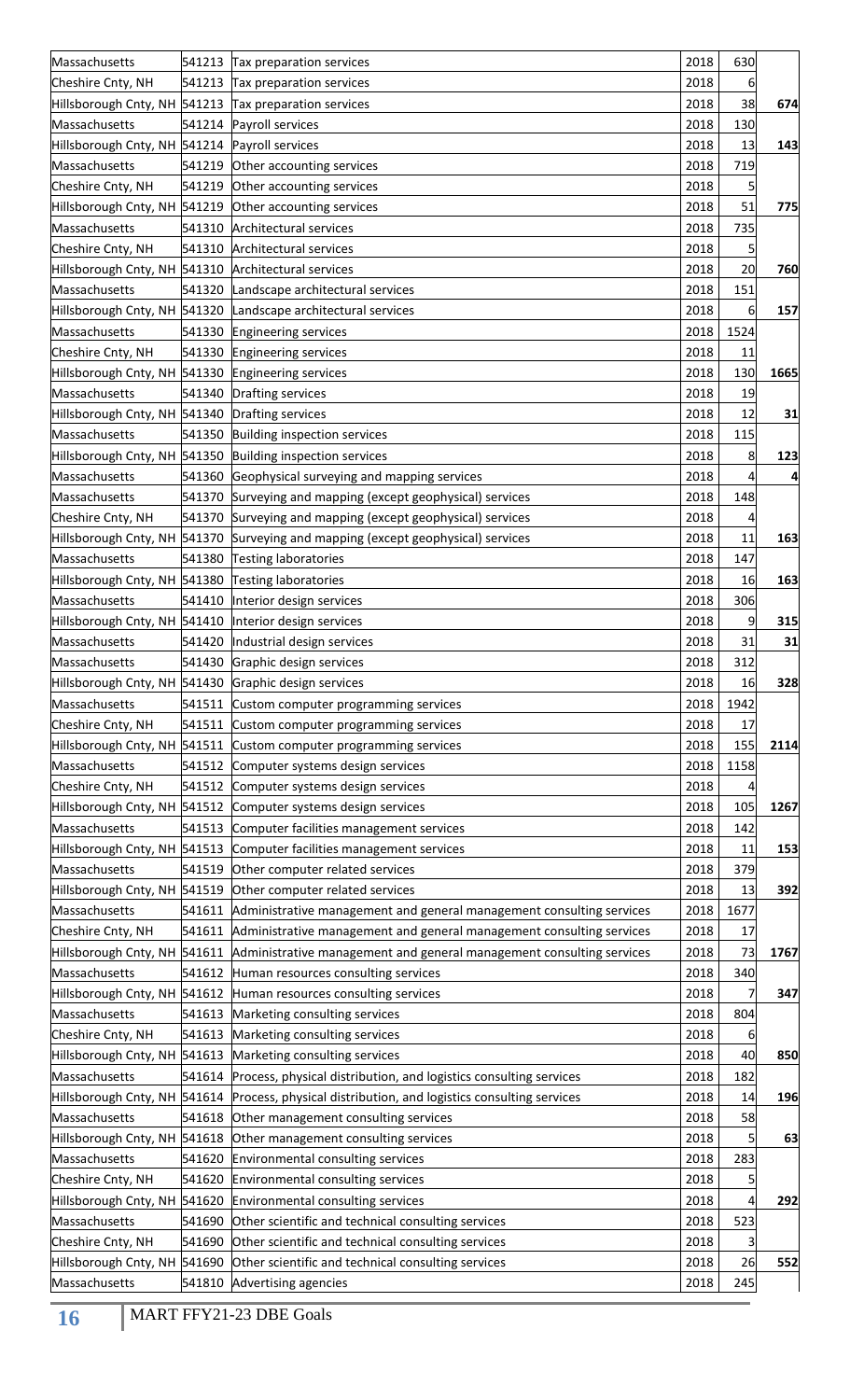| Hillsborough Cnty, NH 541810 Advertising agencies   |        |                                                                                           | 2018 | 17   | 262  |
|-----------------------------------------------------|--------|-------------------------------------------------------------------------------------------|------|------|------|
| Massachusetts                                       |        | 541820 Public relations agencies                                                          | 2018 | 215  |      |
|                                                     |        | Hillsborough Cnty, NH 541820 Public relations agencies                                    | 2018 | 6    | 221  |
| Massachusetts                                       |        | 541830 Media buying agencies                                                              | 2018 | 18   | 18   |
| Massachusetts                                       |        | 541870 Advertising material distribution services                                         | 2018 | 11   | 11   |
| Massachusetts                                       |        | 541890 Other services related to advertising                                              | 2018 | 169  |      |
|                                                     |        | Hillsborough Cnty, NH 541890 Other services related to advertising                        | 2018 | 8    | 177  |
| Massachusetts                                       |        | 541910 Marketing research and public opinion polling                                      | 2018 | 179  |      |
|                                                     |        | Hillsborough Cnty, NH 541910 Marketing research and public opinion polling                | 2018 | 5    | 264  |
| Massachusetts                                       |        | 541922 Commercial photography                                                             | 2018 | 95   |      |
|                                                     |        | Hillsborough Cnty, NH 541922 Commercial photography                                       | 2018 | 3    | 98   |
| Massachusetts                                       |        | 541930 Translation and interpretation services                                            | 2018 | 52   | 52   |
| Massachusetts                                       |        | 541990 All other professional, scientific, and technical services                         | 2018 | 537  |      |
|                                                     |        | Hillsborough Cnty, NH 541990   All other professional, scientific, and technical services | 2018 | 17   | 554  |
| Massachusetts                                       |        | 561110 Office administrative services                                                     | 2018 | 669  |      |
| Cheshire Cnty, NH                                   |        | 561110 Office administrative services                                                     | 2018 | 3    |      |
|                                                     |        | Hillsborough Cnty, NH 561110 Office administrative services                               | 2018 | 47   | 719  |
| Massachusetts                                       |        | 561210 Facilities support services                                                        | 2018 | 137  |      |
|                                                     |        |                                                                                           |      |      |      |
|                                                     |        | Hillsborough Cnty, NH 561210 Facilities support services                                  | 2018 | 9    | 146  |
| Massachusetts                                       |        | 561311 Employment placement agencies                                                      | 2018 | 178  |      |
|                                                     |        | Hillsborough Cnty, NH 561311 Employment placement agencies                                | 2018 |      | 211  |
| Massachusetts                                       |        | 561320 Temporary help services                                                            | 2018 | 985  |      |
| Cheshire Cnty, NH                                   |        | 561320 Temporary help services                                                            | 2018 |      |      |
|                                                     |        | Hillsborough Cnty, NH 561320 Temporary help services                                      | 2018 | 71   | 1061 |
| Massachusetts                                       |        | 561612 Security guards and patrol services                                                | 2018 | 149  |      |
|                                                     |        | Hillsborough Cnty, NH 561612 Security guards and patrol services                          | 2018 | 9    | 158  |
| Massachusetts                                       |        | 561613 Armored car services                                                               | 2018 | 17   | 17   |
| Massachusetts                                       |        | 561621 Security systems services (except locksmiths)                                      | 2018 | 136  |      |
|                                                     |        | Hillsborough Cnty, NH 561621 Security systems services (except locksmiths)                | 2018 | 16   | 152  |
| Massachusetts                                       |        | 561720 Janitorial services                                                                | 2018 | 1538 |      |
| Cheshire Cnty, NH                                   |        | 561720 Janitorial services                                                                | 2018 | 18   |      |
| Hillsborough Cnty, NH 561720 Janitorial services    |        |                                                                                           | 2018 | 120  | 1676 |
| Massachusetts                                       | 561730 | Landscaping services                                                                      | 2018 | 4092 |      |
| Cheshire Cnty, NH                                   | 561730 | Landscaping services                                                                      | 2018 | 50   |      |
| Hillsborough Cnty, NH 561730                        |        | Landscaping services                                                                      | 2018 | 238  | 4380 |
| Massachusetts                                       |        | 561990 All other support services                                                         | 2018 | 240  |      |
| Cheshire Cnty, NH                                   | 561990 | All other support services                                                                | 2018 | 3    |      |
|                                                     |        | Hillsborough Cnty, NH 561990 All other support services                                   | 2018 | 13   | 256  |
| Massachusetts                                       |        | 562111 Solid waste collection                                                             | 2018 | 284  |      |
| Cheshire Cnty, NH                                   |        | 562111 Solid waste collection                                                             | 2018 |      |      |
| Hillsborough Cnty, NH 562111 Solid waste collection |        |                                                                                           | 2018 | 17   | 304  |
| Massachusetts                                       |        | 562119 Other waste collection                                                             | 2018 | 16   | 16   |
| Massachusetts                                       |        | 562910 Remediation services                                                               | 2018 | 161  |      |
| Hillsborough Cnty, NH 562910 Remediation services   |        |                                                                                           | 2018 | 6    | 167  |
| Massachusetts                                       |        | 611430 Professional and management development training                                   | 2018 | 231  |      |
|                                                     |        | Hillsborough Cnty, NH 611430 Professional and management development training             | 2018 | 16   | 247  |
| Massachusetts                                       |        | 621511 Medical laboratories                                                               | 2018 | 367  |      |
| Hillsborough Cnty, NH 621511 Medical laboratories   |        |                                                                                           | 2018 | 14   | 47   |
| Massachusetts                                       |        | 811111 General automotive repair                                                          | 2018 | 1954 |      |
|                                                     |        |                                                                                           |      |      |      |
| Cheshire Cnty, NH                                   |        | 811111 General automotive repair                                                          | 2018 | 37   |      |
|                                                     |        | Hillsborough Cnty, NH 811111 General automotive repair                                    | 2018 | 173  | 2164 |
| Massachusetts                                       |        | 811121 Automotive body, paint, and interior repair and maintenance                        | 2018 | 1054 |      |
| Cheshire Cnty, NH                                   |        | 811121 Automotive body, paint, and interior repair and maintenance                        | 2018 | 12   |      |
| Hillsborough Cnty, NH 811121                        |        | Automotive body, paint, and interior repair and maintenance                               | 2018 | 59   | 1125 |
| Massachusetts                                       |        | 811212 Computer and office machine repair and maintenance                                 | 2018 | 101  |      |
|                                                     |        | Hillsborough Cnty, NH $\vert$ 811212 Computer and office machine repair and maintenance   | 2018 | 16   | 117  |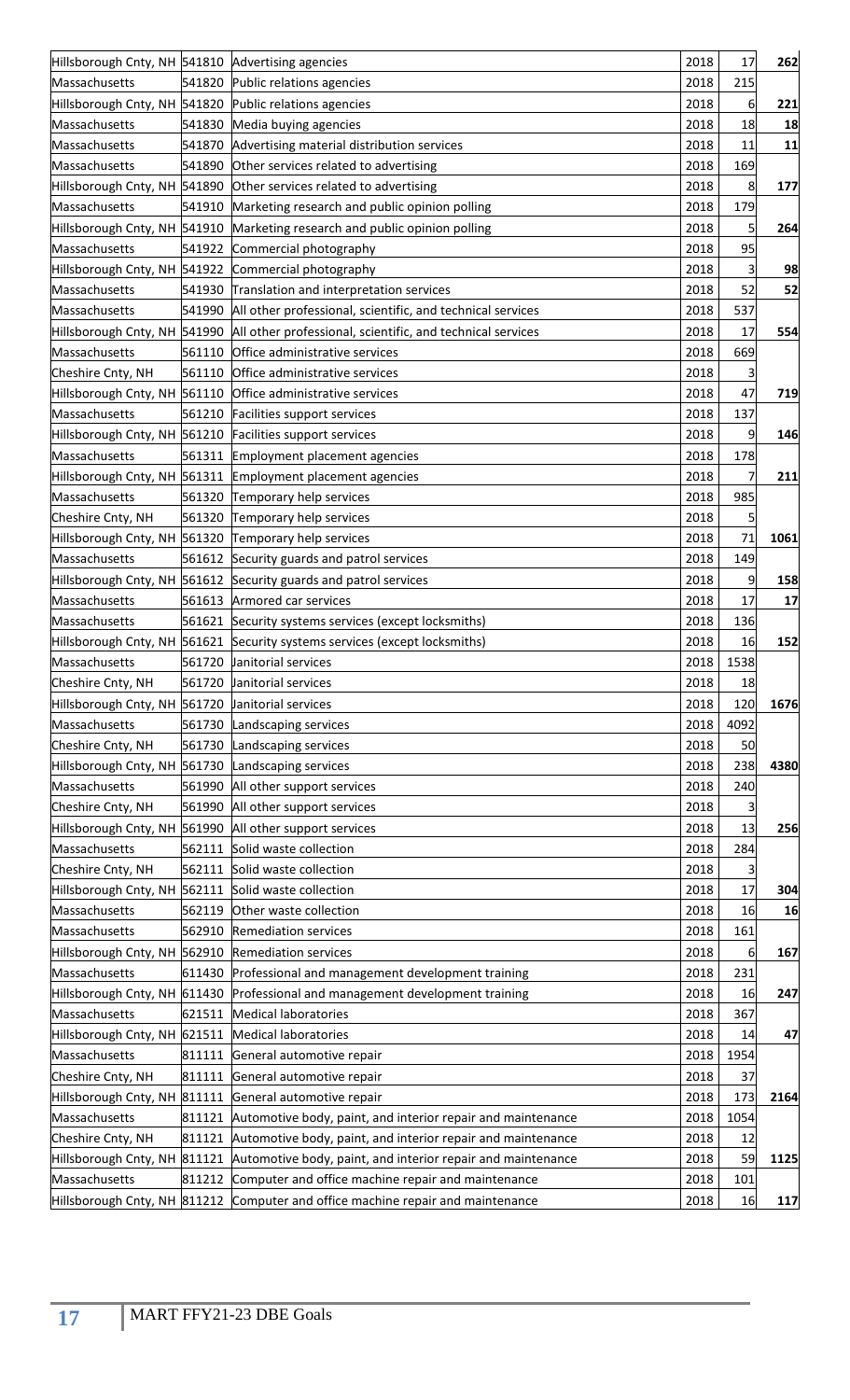<span id="page-19-0"></span>

|             | <b>NAICS</b>      |                                                                   | Amount of<br><b>DOT</b> funds | % of total<br>DOT\$ |
|-------------|-------------------|-------------------------------------------------------------------|-------------------------------|---------------------|
|             | Code(s)           | <b>Project Name</b>                                               | on project:                   |                     |
| 1)          | 541512            | New Automatic Passenger Counters (45)*                            | \$160,000                     | 0.0308              |
| 2)          | 238190            | Rehab Fitchburg Intermodal Center - Exterior                      | \$40,000                      | 0.0077              |
| 3)          | 238110            | Rehab Fitchburg Admin/Maintenance Facility - Stairs               | \$8,000                       | 0.0015              |
|             | 238150,           | Rehab/Reno Historic Mass Transp. Bldg. - Windows                  | \$37,120                      | 0.0071              |
| 4)          | 238320            |                                                                   |                               |                     |
| 5)          | 441110            | <b>Acquire - Support Vehicles</b>                                 | \$32,000                      | 0.0062              |
|             | 238910,           | Rehab Fitchburg Admin/Maintenance Facility - Pavement             | \$200,000                     | 0.0384              |
| 6)          | 238990,<br>541330 |                                                                   |                               |                     |
| 7)          | 423120            | Replacement Engines on 35' Buses (2)                              | \$40,000                      | 0.0077              |
| 8)          | 238110            | Rehab Gardner Maintenance Facility - Floor                        | \$120,000                     | 0.0231              |
| 9)          | 423430            | Replace/Upgrade IT Related Support Equipment                      | \$200,000                     | 0.0384              |
| 10)         | 541512            | Purchase Vehicle Locator System*                                  | \$275,000                     | 0.0529              |
| 11)         | 339999            | Acquire - Mobile Fare Collection Equip*                           | \$1,500,000                   | 0.2883              |
| 12)         | 423830            | Parallelogram, New Lube Pumps, Reels, & Meters                    | \$120,000                     | 0.0231              |
|             | 238220,           | Rehab of Fitchburg Admin/Maintenance Facility - Storage Bays      | \$160,000                     | 0.0308              |
|             | 238290,           |                                                                   |                               |                     |
|             | 238320,           |                                                                   |                               |                     |
| 13)         | 238990            |                                                                   |                               |                     |
| 14)         | 238210            | Rehab Fitchburg Admin/Maintenance Facility - Fire Safety          | \$28,000                      | 0.0054              |
| 15)         | 238190            | Rehab Gardner Maintenance Facility - Catch Basin                  | \$16,000                      | 0.0031              |
| 16)         | 238160            | Rehab Leominster Admin/Storage Facility - Roof                    | \$400,000                     | 0.0769              |
| 17)         | 332311            | <b>Purchase Bus Shelters</b>                                      | \$16,000                      | 0.0031              |
| 18)         | 423430            | Replace/Upgrade IT Related Support Equipment                      | \$68,000                      | 0.0131              |
|             | 238150,           | Rehab Leominster Admin/Storage Facility - Office Rehab            | \$200,000                     | 0.0384              |
| <b>19</b> ) | 238310,<br>562910 |                                                                   |                               |                     |
|             | 238210,           | Rehab Historic Transit Bldg - add security and fire alarm systems | \$24,000                      | 0.0046              |
| 20)         | 561621            |                                                                   |                               |                     |
| 21)         | 238160            | Rehab Fitchburg Intermodal Center - Roof                          | \$360,000                     | 0.0692              |
| 22)         | 238210            | Rehab 150 Main St Administrative Facility - Generator             | \$40,000                      | 0.0077              |
| 23)         | 238110            | Rehab Fitchburg & Leominster Parking Garages - reseal concrete    | \$200,000                     | 0.0384              |
| 24)         | 423430            | Replace/Upgrade IT Related Support Equipment                      | \$100,000                     | 0.0192              |
|             | 238910,           | Rehab Admin/Maintenance Facility - Carey St. Parking Expansion    | \$520,000                     | 0.0999              |
|             | 238990,           |                                                                   |                               |                     |
| 25)         | 541330<br>238390  | Rehab Fitchburg Parking Garage - Stair Tower                      | \$40,000                      | 0.0077              |
| 26)         | 423120            | Purchase Vehicle Transmissions (multiple years)                   | \$158,000                     | 0.0304              |
| 27)         | 238990            | Rehab Water St. Maintenance Bays                                  | \$80,000                      | 0.0154              |
| 28)         | 423830            | <b>Purchase Spare Sewer Pumps</b>                                 | \$9,000                       | 0.0017              |
| 29)         | 238320            | Rehab Gardner Maintenance Facility - Wash Bay                     | \$30,000                      | 0.0058              |
| 30)         | 238140            | Rehab Fitchburg Admin/Maintenance Facility - Public Entrance      | \$22,000                      | 0.0042              |
| 31)         |                   |                                                                   |                               |                     |
|             |                   | <b>Total FTA-Assisted Contract Funds</b>                          | \$5,203,120.0<br>$\bf{0}$     | $\mathbf{1}$        |

|    | <b>NAICS</b><br>Code | <b>Project Name</b>                                                                                                                                                                                                                                                                                                                | # DBEs<br>available<br>to perform<br>work | $\#$ all firms<br>available<br>(including)<br>DBEs) | <b>Relative</b><br>Avail-<br>ability |
|----|----------------------|------------------------------------------------------------------------------------------------------------------------------------------------------------------------------------------------------------------------------------------------------------------------------------------------------------------------------------|-------------------------------------------|-----------------------------------------------------|--------------------------------------|
| 1) | 541512               | New Automatic Passenger Counters (45)*                                                                                                                                                                                                                                                                                             | $\Omega$                                  | 22                                                  | 0.0000                               |
| 2) | 238190               | Rehab Fitchburg Intermodal Center - Exterior                                                                                                                                                                                                                                                                                       | 3                                         | 111                                                 | 0.0270                               |
| 3) | 238110               | Rehab Fitchburg Admin/Maintenance Facility - Stairs                                                                                                                                                                                                                                                                                | 9                                         | 340                                                 | 0.0265                               |
|    | 238150,              | Rehab/Reno Historic Mass Transp. Bldg. - Windows                                                                                                                                                                                                                                                                                   | 13                                        | 1281                                                | 0.0101                               |
| 4) | 238320               |                                                                                                                                                                                                                                                                                                                                    |                                           |                                                     |                                      |
| 5) | 441110               | <b>Acquire - Support Vehicles</b>                                                                                                                                                                                                                                                                                                  | $\Omega$                                  | 534                                                 | 0.0000                               |
|    |                      | $\mathbf{1}$ $\mathbf{1}$ $\mathbf{1}$ $\mathbf{R}$ $\mathbf{R}$ $\mathbf{R}$ $\mathbf{1}$ $\mathbf{1}$ $\mathbf{1}$ $\mathbf{1}$ $\mathbf{1}$ $\mathbf{1}$ $\mathbf{1}$ $\mathbf{1}$ $\mathbf{1}$ $\mathbf{1}$ $\mathbf{1}$ $\mathbf{1}$ $\mathbf{1}$ $\mathbf{1}$ $\mathbf{1}$ $\mathbf{1}$ $\mathbf{1}$ $\mathbf{1}$ $\mathbf{$ |                                           |                                                     |                                      |

**18** MART FFY21-23 DBE Goals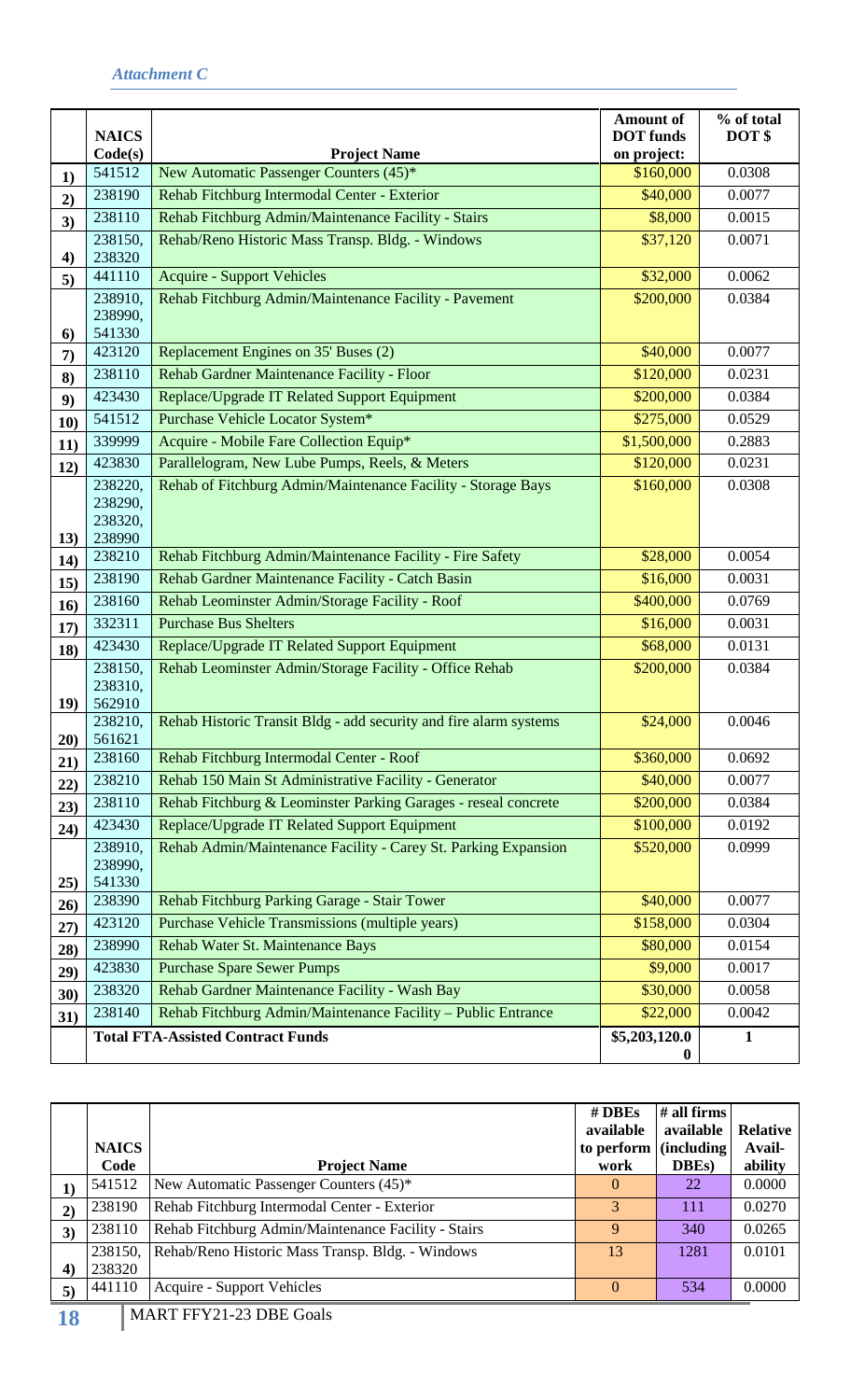|     | 238910,<br>238990,                      | Rehab Fitchburg Admin/Maintenance Facility - Pavement             | 133              | 3790  | 0.0351 |
|-----|-----------------------------------------|-------------------------------------------------------------------|------------------|-------|--------|
| 6)  | 541330                                  |                                                                   |                  |       |        |
| 7)  | 423120                                  | Replacement Engines on 35' Buses (2)                              | $\overline{2}$   | 265   | 0.0075 |
| 8)  | 238110                                  | Rehab Gardner Maintenance Facility - Floor                        | 3                | 340   | 0.0088 |
| 9)  | 423430                                  | Replace/Upgrade IT Related Support Equipment                      | 5                | 256   | 0.0195 |
| 10) | 541512                                  | Purchase Vehicle Locator System*                                  | $\boldsymbol{0}$ | 18    | 0.0000 |
| 11) | 339999                                  | Acquire - Mobile Fare Collection Equip*                           | $\boldsymbol{0}$ | 21    | 0.0000 |
| 12) | 423830                                  | Parallelogram, New Lube Pumps, Reels, & Meters                    | $\mathbf{0}$     | 535   | 0.0000 |
| 13) | 238220,<br>238290,<br>238320,<br>238990 | Rehab of Fitchburg Admin/Maintenance Facility - Storage Bays      | 41               | 5582  | 0.0073 |
| 14) | 238210                                  | Rehab Fitchburg Admin/Maintenance Facility - Fire Safety          | 31               | 2587  | 0.0120 |
| 15) | 238190                                  | Rehab Gardner Maintenance Facility - Catch Basin                  | 3                | 111   | 0.0270 |
| 16) | 238160                                  | Rehab Leominster Admin/Storage Facility - Roof                    | $\mathbf{1}$     | 418   | 0.0024 |
| 17) | 332311                                  | <b>Purchase Bus Shelters</b>                                      | $\boldsymbol{0}$ | 12    | 0.0000 |
| 18) | 423430                                  | Replace/Upgrade IT Related Support Equipment                      | 5 <sup>5</sup>   | 256   | 0.0195 |
| 19) | 238150,<br>238310,<br>562910            | Rehab Leominster Admin/Storage Facility - Office Rehab            | 18               | 921   | 0.0195 |
| 20) | 238210,<br>561621                       | Rehab Historic Transit Bldg - add security and fire alarm systems | 31               | 2739  | 0.0113 |
| 21) | 238160                                  | Rehab Fitchburg Intermodal Center - Roof                          | $\mathbf{1}$     | 418   | 0.0024 |
| 22) | 238210                                  | Rehab 150 Main St Administrative Facility - Generator             | $\overline{3}$   | 2587  | 0.0012 |
| 23) | 238110                                  | Rehab Fitchburg & Leominster Parking Garages - reseal concrete    | 9                | 340   | 0.0265 |
| 24) | 423430                                  | Replace/Upgrade IT Related Support Equipment                      | 5                | 256   | 0.0195 |
| 25) | 238910,<br>238990,<br>541330            | Rehab Admin/Maintenance Facility - Carey St. Parking Expansion    | 133              | 3790  | 0.0351 |
| 26) | 238390                                  | Rehab Fitchburg Parking Garage - Stair Tower                      | $\mathfrak{Z}$   | 154   | 0.0195 |
| 27) | 423120                                  | Purchase Vehicle Transmissions (multiple years)                   | $\overline{2}$   | 265   | 0.0075 |
| 28) | 238990                                  | Rehab Water St. Maintenance Bays                                  | 24               | 865   | 0.0277 |
| 29) | 423830                                  | <b>Purchase Spare Sewer Pumps</b>                                 | $\mathbf{0}$     | 535   | 0.0000 |
| 30) | 238320                                  | Rehab Gardner Maintenance Facility - Wash Bay                     | 10               | 1157  | 0.0086 |
| 31) | 238140                                  | Rehab Fitchburg Admin/Maintenance Facility - Public Entrance      | 12               | 604   | 0.0199 |
|     |                                         | <b>Combined Totals</b>                                            | 500              | 31110 | 0.0161 |

|                | <b>NAICS</b>                |                                                              |                  |                           | Weighted<br><b>Base</b> |
|----------------|-----------------------------|--------------------------------------------------------------|------------------|---------------------------|-------------------------|
|                | Code                        | <b>Project</b>                                               |                  | Weight $ x $ Availability | <b>Figure</b>           |
| 1)             | 541512                      | New Automatic Passenger Counters (45)*                       | $0.03075 \times$ |                           |                         |
| 2)             | 238190                      | Rehab Fitchburg Intermodal Center - Exterior                 |                  | $0.00769 \times 0.02703$  | 0.0002                  |
| 3)             | 238110                      | Rehab Fitchburg Admin/Maintenance Facility - Stairs          |                  | $0.00154$ x 0.02647       | 0.0000                  |
|                | 238150,                     | Rehab/Reno Historic Mass Transp. Bldg. - Windows             |                  |                           |                         |
|                | 4) 238320                   |                                                              |                  | $0.00713 \times 0.01015$  | 0.0001                  |
| 5)             | 441110                      | Acquire - Support Vehicles                                   | $0.00615 \times$ |                           |                         |
|                | 238910,                     | Rehab Fitchburg Admin/Maintenance Facility - Pavement        |                  |                           |                         |
|                | 238990,                     |                                                              |                  |                           |                         |
| 6              | 541330                      |                                                              |                  | $0.03844 \times 0.03509$  | 0.0013                  |
| $\overline{7}$ | 423120                      | Replacement Engines on 35' Buses (2)                         |                  | $0.00769 \times 0.00755$  | 0.0001                  |
| 8)             | 238110                      | Rehab Gardner Maintenance Facility - Floor                   |                  | $0.02306 \times 0.00882$  | 0.0002                  |
| 9)             | 423430                      | Replace/Upgrade IT Related Support Equipment                 |                  | $0.03844 \times 0.01953$  | 0.0008                  |
| 10)            | 541512                      | Purchase Vehicle Locator System*                             | $0.05285 \times$ |                           |                         |
|                | $ 11\rangle  339999$        | Acquire - Mobile Fare Collection Equip*                      | 0.28829x         |                           |                         |
|                | $ 12\rangle  423830\rangle$ | Parallelogram, New Lube Pumps, Reels, & Meters               | $0.02306 \times$ |                           |                         |
|                | 238220,                     | Rehab of Fitchburg Admin/Maintenance Facility - Storage Bays |                  |                           |                         |
|                | 238290,                     |                                                              |                  |                           |                         |
|                | 238320,                     |                                                              |                  |                           |                         |
|                | 13) 238990                  |                                                              |                  | $0.03075 \times 0.00735$  | 0.0002                  |
|                | $ 14\rangle  238210\rangle$ | Rehab Fitchburg Admin/Maintenance Facility - Fire Safety     |                  | $0.00538 \times 0.01198$  | 0.0001                  |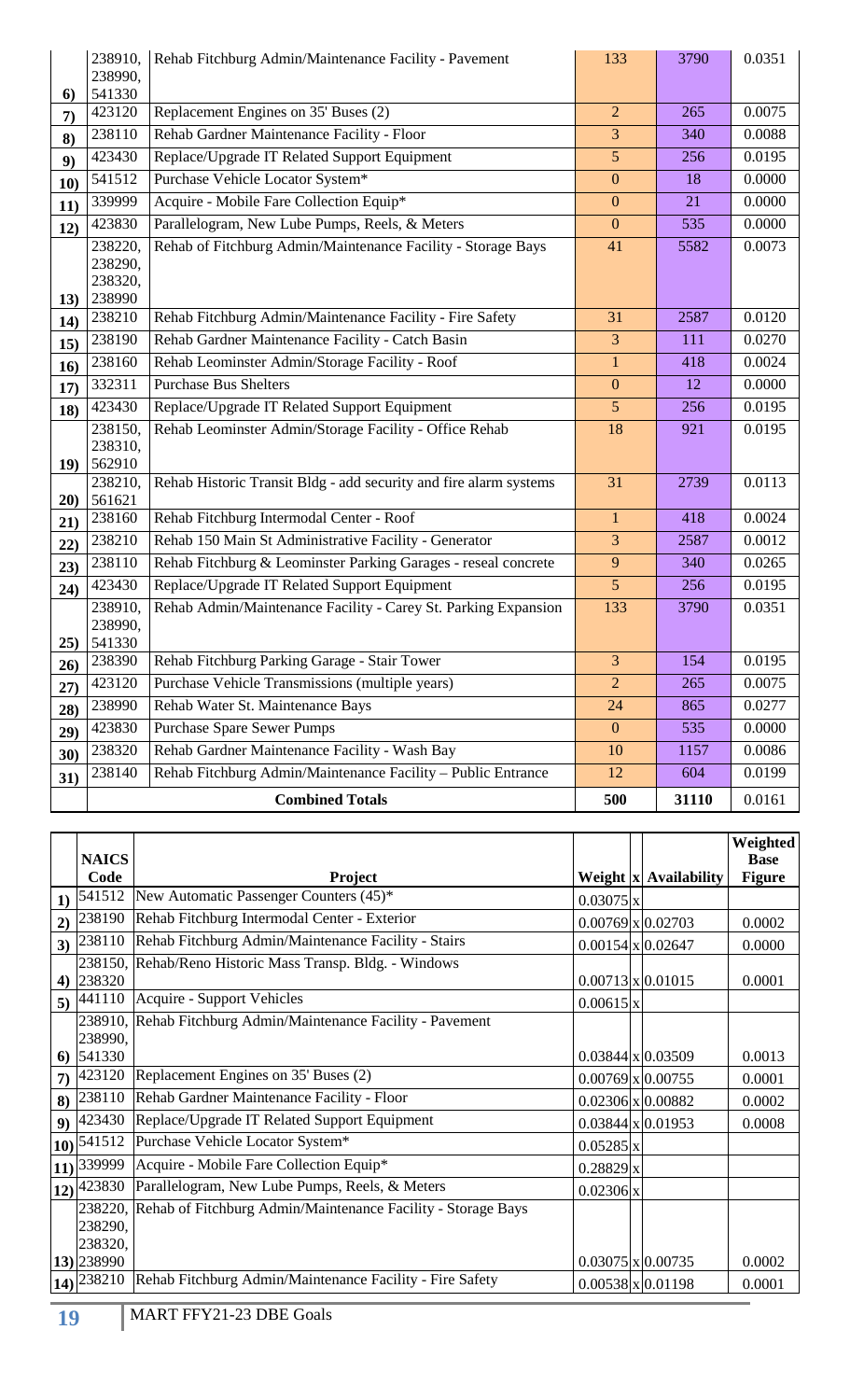|                 |                                 | 15) 238190 Rehab Gardner Maintenance Facility - Catch Basin               |                        | $0.00308 \times 0.02703$            | 0.0001  |
|-----------------|---------------------------------|---------------------------------------------------------------------------|------------------------|-------------------------------------|---------|
| 16 <sup>1</sup> | 238160                          | Rehab Leominster Admin/Storage Facility - Roof                            |                        | $0.07688 \times 0.00239$            | 0.0002  |
| 17)             | 332311                          | <b>Purchase Bus Shelters</b>                                              | $0.00308$ <sub>x</sub> |                                     |         |
|                 | 18) 423430                      | Replace/Upgrade IT Related Support Equipment                              |                        | $0.01307$ x 0.01953                 | 0.0003  |
|                 |                                 | 238150, Rehab Leominster Admin/Storage Facility - Office Rehab            |                        |                                     |         |
|                 | 238310,<br>$19)$ 562910         |                                                                           |                        | $0.03844 \times 0.01954$            | 0.0008  |
|                 | 20 561621                       | 238210, Rehab Historic Transit Bldg - add security and fire alarm systems |                        | $0.00461 \times 0.01132$            | 0.0001  |
|                 | $21$ ) 238160                   | Rehab Fitchburg Intermodal Center - Roof                                  |                        | $0.06919 \times 0.00239$            | 0.0002  |
| (22)            | 238210                          | Rehab 150 Main St Administrative Facility - Generator                     |                        | $0.00769$ x 0.00116                 | 0.0000  |
| 23)             | 238110                          | Rehab Fitchburg & Leominster Parking Garages - reseal concrete            |                        | $0.03844 \times 0.02647$            | 0.0010  |
|                 | $24)$ <sup>423430</sup>         | Replace/Upgrade IT Related Support Equipment                              |                        | $0.01922 \times 0.01953$            | 0.00038 |
|                 | 238910,                         | Rehab Admin/Maintenance Facility - Carey St. Parking Expansion            |                        |                                     |         |
|                 | 238990,<br>$25)$ 541330         |                                                                           |                        | $0.09994$ x 0.03509                 | 0.0035  |
| 26)             | 238390                          | Rehab Fitchburg Parking Garage - Stair Tower                              |                        | $0.00769$ x 0.01948                 | 0.0001  |
| 27              | 423120                          | Purchase Vehicle Transmissions (multiple years)                           |                        | $0.03037$ x 0.00755                 | 0.0002  |
|                 | 28) 238990                      | Rehab Water St. Maintenance Bays                                          |                        | $0.01538 \times 0.02775$            | 0.0004  |
| 29)             | 423830                          | Purchase Spare Sewer Pumps                                                | $0.00173$ x            |                                     |         |
| 30)             | 238320                          | Rehab Gardner Maintenance Facility - Wash Bay                             |                        | $0.00577$ x 0.00864                 | 0.0000  |
|                 | $ 31\rangle  238\overline{140}$ | Rehab Fitchburg Admin/Maintenance Facility - Public Entrance              |                        | $0.00423 \times 0.01987$            | 0.0001  |
|                 |                                 |                                                                           |                        | <b>Total</b>                        | 0.0103  |
|                 |                                 |                                                                           |                        | <b>Expressed</b> as<br>a % $(*100)$ | 1.03%   |
|                 |                                 |                                                                           |                        |                                     |         |
|                 |                                 |                                                                           |                        | Rounded,                            |         |

| $100$ and $00$      |       |
|---------------------|-------|
| Weighted            |       |
| <b>Base Figure:</b> | $1\%$ |